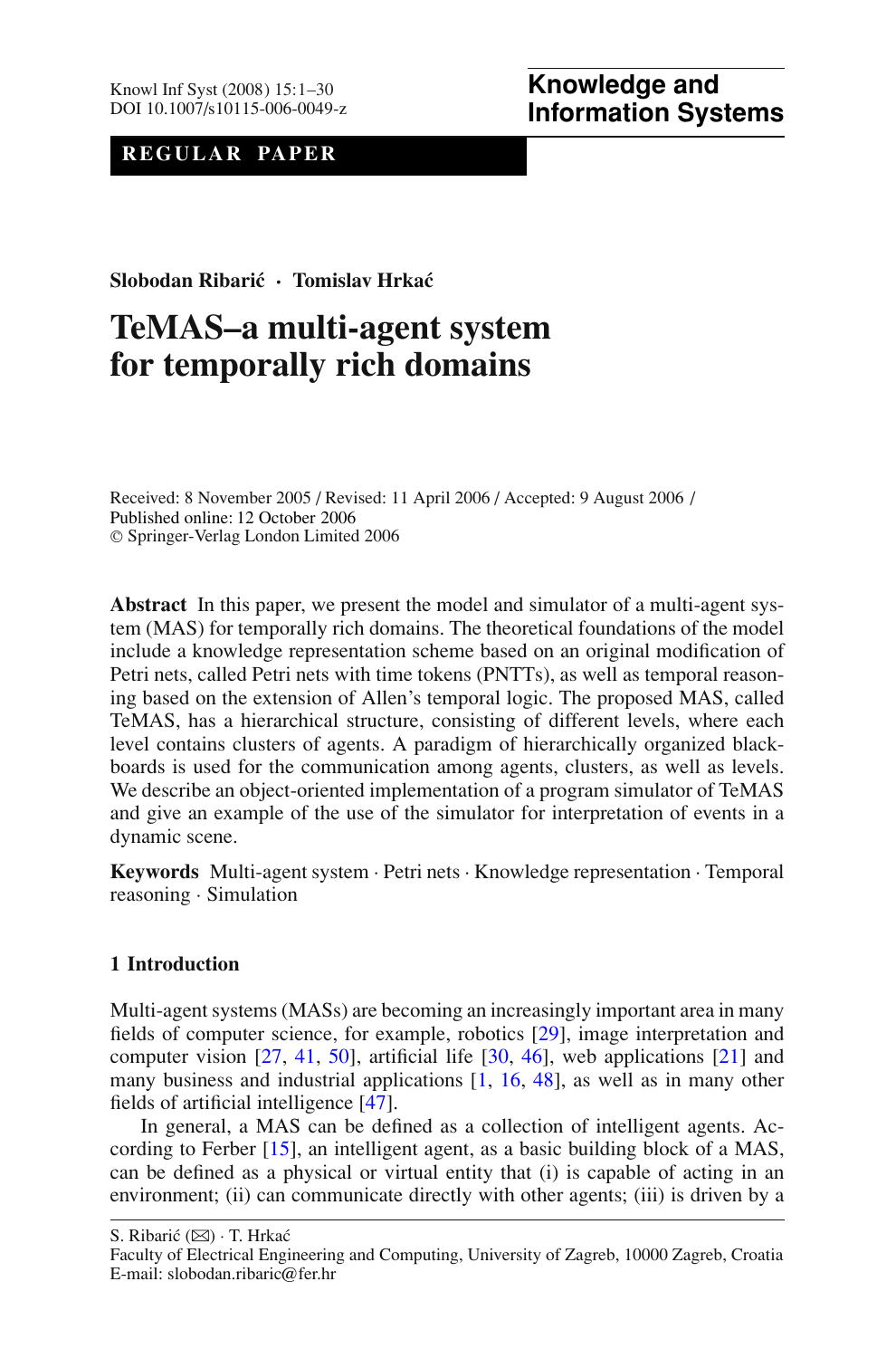set of tendencies; (iv) possesses resources of its own; (v) is capable of perceiving its environment; (vi) has only a partial representation of this environment; (vii) possesses skills and can offer services; and (viii) might be able to reproduce itself.

There are different definitions of an intelligent agent that is situated in some environment and that is capable of flexible autonomous action in this environment in order to meet its design objectives, where flexibility means reactivity, pro-activity, and social ability [\[54](#page-28-5), [57](#page-28-6)].

Formally, a MAS was defined as *n*-tuple [\[15](#page-27-5)]:

$$
MAS = (E, O, A, R, Op, LoU),
$$

where  $E$  is the environment, i.e., a space that generally has a volume;  $O$  is a set of movable or stationary objects situated in *E*; *A* is a set of agents that can be considered as specific objects ( $A \subseteq O$ ) representing active entities in the system; *R* is a set of relations among the objects and agents; *Op* is a set of the operations of agents, such as perceiving, transforming, and manipulating objects; and *LoU* is a set of so-called laws of the universe that are common for *E*. This paper proposes a model of a MAS called TeMAS (temporal MAS). This model is primarily intended to be a building block used in dynamic computer-vision systems that are the central component of intelligent systems performing sophisticated operations such as motion tracking, reasoning, and interpreting the behavior of several moving objects allocated in the scene. The above also includes event prediction in temporally rich domains, where temporally rich domains, according to the definition given by Pellavin and Allen [\[38\]](#page-28-7), can be understood as domains that include concurrent actions that take time, the simultaneous occurrence of many actions, and domains with external events or natural forces.

The paper describes the three main aspects of a MAS which is adapted to computer-vision systems: first, the theoretical foundation of the reasoning agent based on an original high-level Petri-net model; second, the architecture of the hierarchically organized MAS with a paradigm of hierarchically organized blackboards used for the communication among agents; and finally, the object-oriented MAS simulator based on the two aforementioned aspects.

#### **2 Related work**

In the past three decades, different formal models have been proposed in an attempt to provide an effective solution to the problem of crisp or fuzzy temporal knowledge representation and reasoning: situation calculus [\[31\]](#page-27-6), time specialist [\[22\]](#page-27-7), interval-based temporal logic [\[2\]](#page-26-1), formal logic of plans [\[38](#page-28-7)], time maps [\[12\]](#page-27-8), metric constraints [\[13\]](#page-27-9), timed, time and temporal Petri nets [\[9,](#page-27-10) [20](#page-27-11), [32](#page-27-12), [33,](#page-27-13) [49\]](#page-28-8), fuzzy time Petri nets [\[36\]](#page-28-9), and a point-interval logic [\[59\]](#page-28-10). In the paper [\[3](#page-26-2)], a temporal argumentation system is proposed. The authors give an alternative temporal logic allowing interval as well as instant-based temporal references, which improves in several aspects the widely used Allen's logic of intervals. In the paper [\[26\]](#page-27-14), the elements of the spatio-temporal knowledge representation for dynamic environments are presented, where an event is defined as a finite set of objects that move in a given time along specified routes. The pattern is a set of "similar" events. Similarity based on the mathematical notion of similitude is used. In the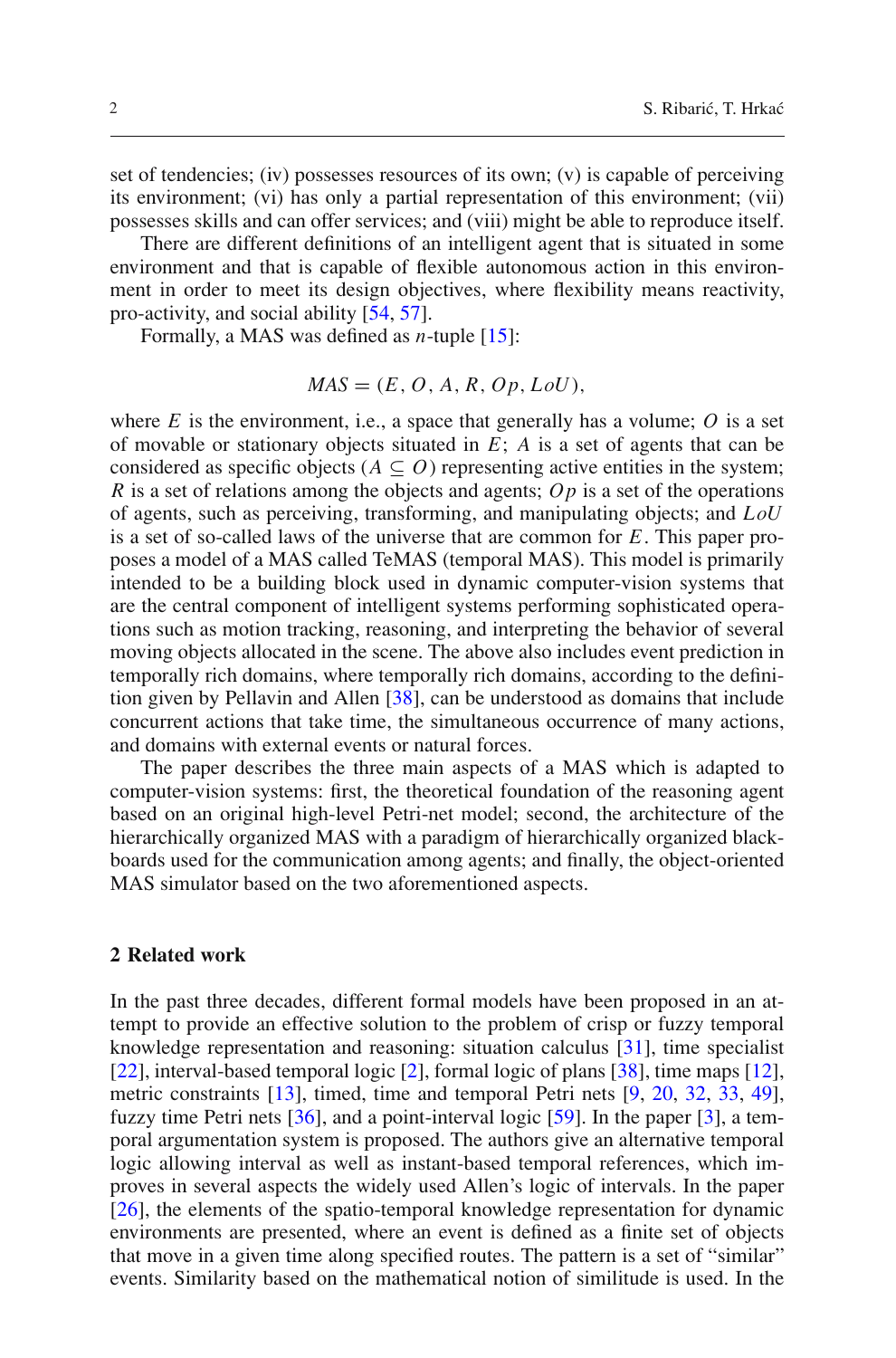

<span id="page-2-0"></span>**Fig. 1** Taxonomy of MAS simulation platforms

paper [\[58](#page-28-11)], the temporal index is adopted to realize the logical unified temporal data view and the seamless conjunction of non-temporal data and temporal data, and the unified temporal information model of temporal knowledge and temporal data has been established with temporal attribute.

The logical step during the development of the complex multi-agent-based system is its simulation on one of the simulation platforms [\[28](#page-27-15), [51](#page-28-12)]. In Fig. [1,](#page-2-0) we propose the taxonomy of MAS simulation platforms and the corresponding MAS models related to the wider focus of our research. The taxonomy is based on the following characteristics: domain dependency, time representation, and the ability of time reasoning.

The existing MAS simulation platforms can be divided into domainindependent and domain-dependent platforms. One aspect of a MAS simulator is the way that time is represented. The existing domain-independent MAS simulators generally deal with time in an implicit way: agents are first modeled as separate entities with appropriate abilities, and then integrated into a MAS using a particular activation regime or scheduling algorithm [\[17](#page-27-16)]. This scheduling algorithm is responsible for the temporal order of the agent's actions, but it does not model the duration of the agent's actions and does not enable time reasoning. For example, in the Swarm simulation platform [\[35](#page-27-17)] the user defines how the time is simulated by writing a schedule of activities. The schedule contains a set of actions in a specified order. Individual actions take place at some specific time points, and time advances only by events scheduled at successive times. A very similar situation occurs for the time representation in the RePast simulator [\[11\]](#page-27-18). RePast behaves as a discrete-event simulator whose quantum unit of time is called *a tick*. Each event is scheduled for execution in a corresponding tick, so that a relative ordering of the events is enabled. In the MASON simulation platform [\[4\]](#page-26-3), time is also represented implicitly by means of the so-called Discrete Event Scheduler, which permits agents to perform actions in time. In the SeSAm simulation platform [\[24](#page-27-19)], the activity of an agent at any moment of time is determined either according to a so-called skeletal plan associated with each agent, or by firing a rule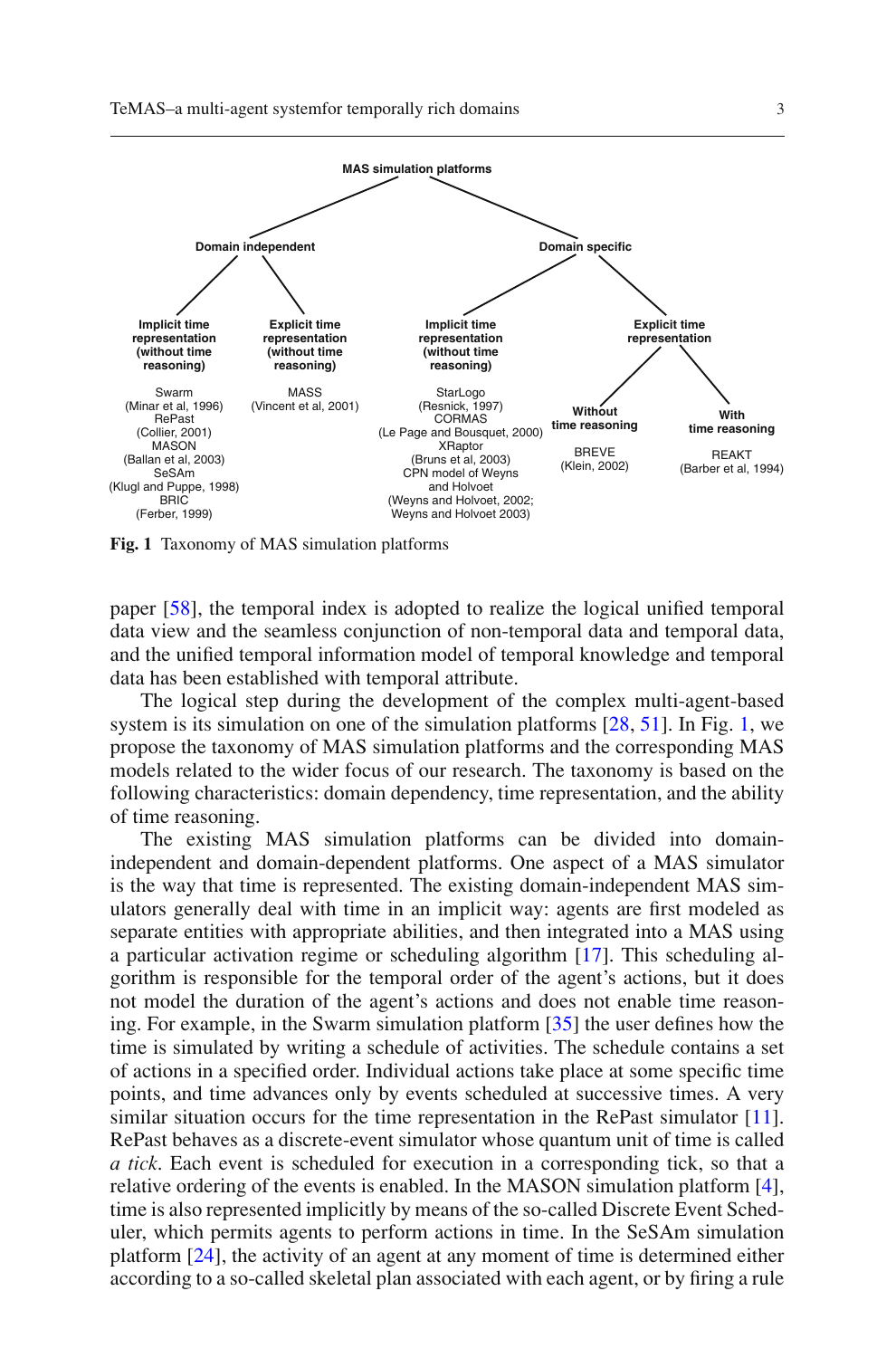with a higher priority (in order to react to emergency situations). Ferber developed a BRIC language for modeling and simulating intelligent agents and MASs [\[15\]](#page-27-5). In BRIC, the agent's activities are modeled by means of Colored Petri Nets, but they are not time related. Therefore, the order of activities is determined by the Colored Petri Net execution rules.

Vincent et al. [\[52\]](#page-28-13) developed a domain-independent multi-agent simulation platform called MASS, which includes an explicit model of time. In MASS, agents use a hierarchical task structure for the representation of their goals and capabilities. Goals are decomposed into sub-goals, and sub-goals are achieved by means of *methods*. One of the attributes associated with each method is its temporal duration.

Some domain-specific simulators also represent time in an implicit way. For example, in StarLogo  $[42]$ , which is intended for the simulation of massively parallel systems, the activities of agents and their relative ordering are specified by means of a modification of the Logo programming language. The CORMAS simulator [\[25\]](#page-27-20), intended for the modeling of renewable resources in natural and social dynamics, also employs a discrete-event simulation and a scheduler of the agent's activities. The XRaptor simulator [\[8\]](#page-26-4) simulates the behavior of agents in continuous two- or three-dimensional worlds. The time line is divided by means of discrete time points, where differential equations are solved during each step of the simulation. Weyns and Holvoet proposed a Colored Petri Net based model for the space-situated agents where time is implicitly represented [\[55,](#page-28-15) [56](#page-28-16)].

Other domain-specific MAS simulators include an explicit time representation, but most of them do not have a temporal reasoning ability. The BREVE platform for the simulation of decentralized systems and artificial life [\[23](#page-27-21)] has a continuous time representation and enables the scheduling of events for execution at specified time points.

The REAKT multi-agent architecture [\[5](#page-26-5)] includes both an explicit time representation and a temporal reasoning ability. Temporal reasoning allows a selection of the agent's actions based on temporal considerations. The REAKT architecture is built around a temporal blackboard, which provides the storage and management of objects used by a set of agents. Each object instance is defined by its attributes or slots. There are two types of slots: static slots, the value of which does not change over time; and temporal slots, the value of which changes over time. Temporal constraints among data are kept in a temporal graph named the Time Map, which is managed by a module called the Time Map Manager. A point-based temporal model is used, and time intervals are defined as pairs of their extreme time points: (begin, end). Thus, the time corresponding to an event can be exactly known (both the time points of the beginning and end are known, which is usually the case with past events), partially known (the time of the beginning is known, but the end time is undefined; this is usually the case with current events), known with imprecision (an event starts or finishes at some point within an interval) and temporally dependent (the starting or ending time of an event depends on other temporal facts). The temporal reasoning in REAKT is performed by means of rule-based agents.

According to the proposed taxonomy (Fig. [1\)](#page-2-0), our MAS model and the simulation platform can be classified as domain specific, with explicit time representation and reasoning.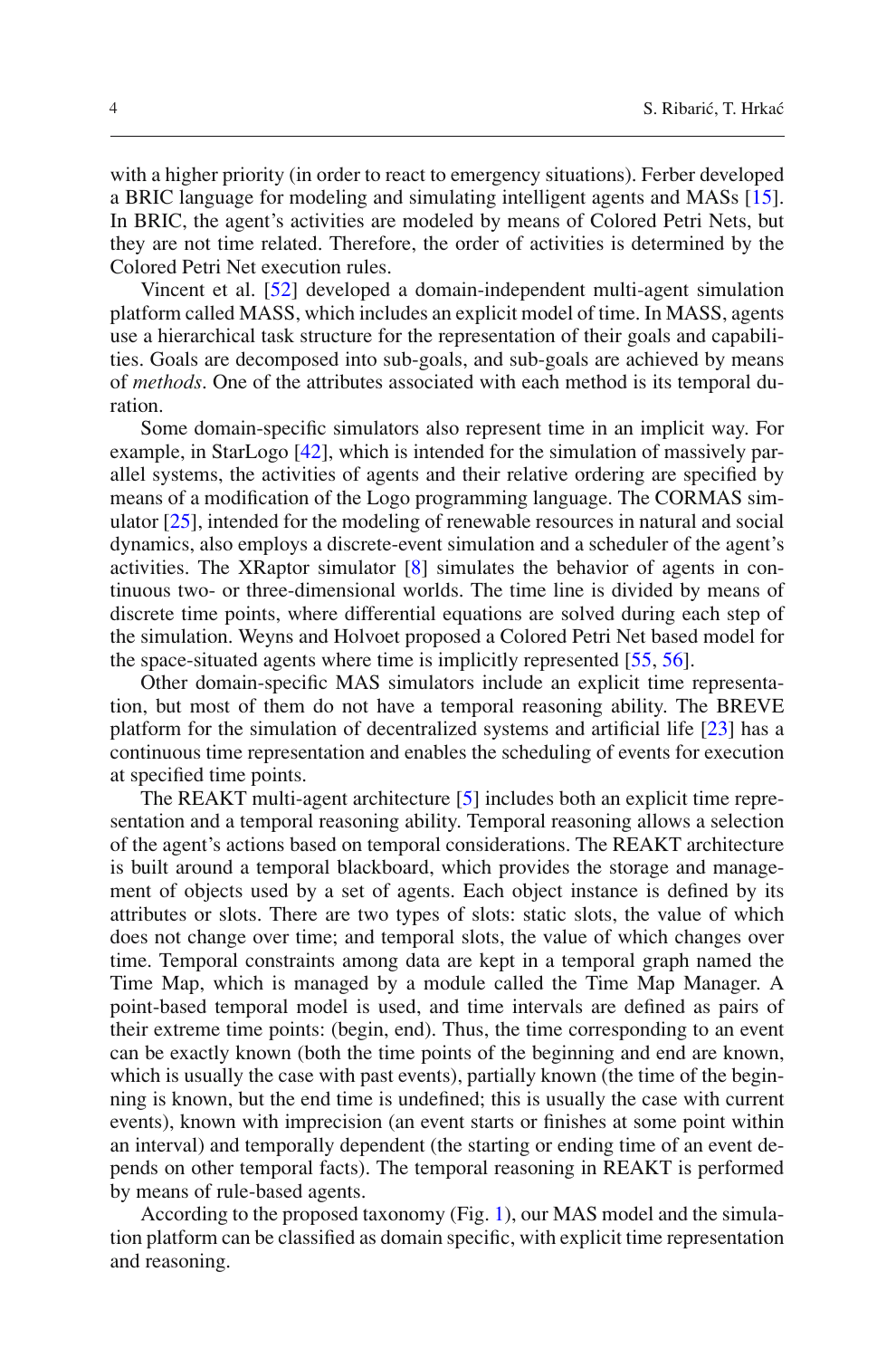#### **3 Theory outline for the proposed MAS**

In this section, we briefly describe the theoretical principles that are necessary for an understanding of the proposed MAS model. The theory includes a description of high-level Petri nets, called Petri nets with time tokens (PNTTs) [\[43\]](#page-28-17), as well as some extensions of the original Allen's time interval logic, by means of which the relations between the time point and time interval, as well as the relations between two time points can be described.

#### 3.1 Petri nets with time tokens

#### *3.1.1 Definition of the PNTTs*

PNTTs are high-level Petri nets based on the *p*-timed net model (which associates with each place *p* the time corresponding to the duration of an action or state) and a new concept of time tokens. A time token, like a token in the Colored Petri Nets [\[18,](#page-27-22) [19](#page-27-23)], has "individuality," i.e., it carries inherent information about the current time of its detainment at the visiting places during the execution of the net.

Formally, the PNTT is defined as 9-tuple:

$$
PNTT = (P, T, I, O, \tau, M, \upsilon, \delta, \Omega).
$$

In the definition given earlier,  $P$ ,  $T$ ,  $I$ , and  $O$  are the components of ordinary Petri nets (PNs), defined as follows [\[39](#page-28-18), [40](#page-28-19)]: *P* is a finite set of places  $P = \{p_1, p_2, \ldots, p_n\}, n \geq 0, T$  is a finite set of transitions  $T = \{t_1, t_2, \ldots, t_m\},$  $m \geq 0$ , *I* is an input function  $I: T \to P^{\infty}$ , a mapping from transitions into bags of places, *O* is an output function  $O: T \to P^{\infty}$ , a mapping from transitions into bags of places,  $P \cap T = \emptyset$ .

A function  $\tau$ :  $P \to (Q^* \cup \infty)$  is a mapping from a set of places P to a set of time delays ( $Q^*$  is the set of non-negative rational numbers). A  $\tau(p_i) \in (Q^* \cup \infty)$ corresponds to the time duration of some action or state associated with the place  $p_i$ . The value  $\tau(p_i)$  can be considered as a time delay of tokens at the place  $p_i$ . All  $\tau(p_i)$ ,  $i = 1, 2, \ldots, n$ , where *n* is the cardinality of a set *P*, form a set of time delays  $TD = {\tau(p_1), \tau(p_2), \ldots, \tau(p_n)}.$ 

A set  $M = \{m_1^1, m_1^2, \ldots, m_1^{j-1}, m_1^j, m_2^1, m_2^2, m_2^3, \ldots, m_2^k, \ldots, m_r^1, \ldots, m_r^p\},\}$ 1 ≤ *r* < ∞, is a set of time tokens. A time token  $m_i^{k-1}$  is an ancestor of a time token  $m_i^k$  (see Sect. 3.1.3).

The function  $v : M \to \prod_{1 \leq i < \infty} (P \times TD)_i$ , where  $\prod$  represents a Cartesian product, where *P* is a set of places, *TD* is a set of time delays, and  $\times$  denotes the Cartesian product, is a mapping called a time track. A  $v(m_i^k)$ ,  $m_i^k \in M$ , determines the sequence of places and time delays that is assigned to the time token  $m_i^k$  as a consequence of the execution of the PNTT. It determines the time track for  $m_i^k$ that is formed on the basis of visiting places and the time delays of all time tokens that are ancestors of  $m_i^k$ .

The function  $\delta : \dot{M} \to (Q^* \cup \infty)$  is a mapping called a time accumulation. It determines the current amount (current accumulated time) of detaining time for the token  $m_i^k \in M$  that is obtained during the execution of the PNTT. An initial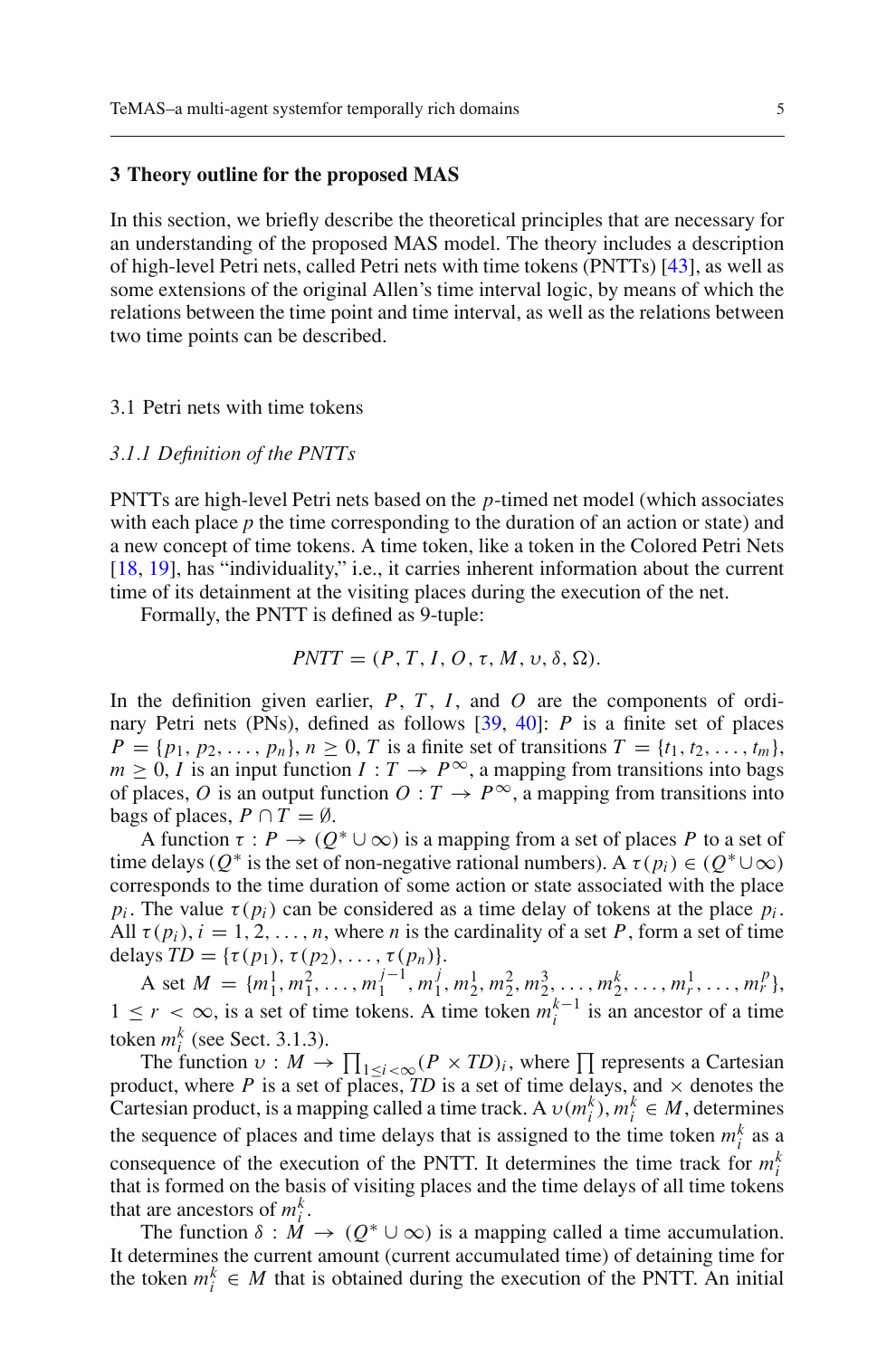

<span id="page-5-0"></span>**Fig. 2** The graphical representation of a time-token structure

time accumulation  $\delta_0$  can be assigned to a time token that is initially distributed in the PNTT. It can be interpreted as an initial extension of the time interval of the corresponding place corresponding to this time token.

By means of the functions  $\nu$  and  $\delta$ , the structure of a time token is defined. It carries information about the initial time accumulation, about the time of detainment of its ancestor time tokens at the visiting places and about the current accumulated time. This information (the time track and the current accumulated time) will be used for temporal reasoning. In general, the structure of a time token can be represented by the *n*-tuple  $(\delta_0, ((p_i, \tau(p_i)), (p_k, \tau(p_k)), \ldots, (p_l, \tau(p_l))), \delta_c)$ , where  $\delta_c$  is the current accumulated time. The structure of a time token is graphically depicted in Fig. [2.](#page-5-0)

An injective function  $\Omega$ : *P*  $\rightarrow \mathcal{P}(M)$ , with the restriction that  $\Omega(p_i)$  $\Omega(p_i) = \emptyset$ , for  $i \neq j$ , is called the marking of the PNTT. The  $\wp(M)$  denotes the power set of M. With  $\Omega_0$  we denote the initial marking, i.e., the initial distribution of time tokens in the places of the PNTT.

#### *3.1.2 PNTT graph*

The PNTT can be represented by a bipartite directed multigraph. The circles represent places, while the bars represent transitions. The directed arcs connecting the places and transitions are defined by means of an input function *I*, while the arcs directed from the transitions to places are defined by an output function *O*. Multiple input places and multiple output places are represented by multiple arcs. The time tokens are represented by dots  $\left( \bullet \right)$  in the places. Due to the "individuality" of tokens, every dot is labeled with  $m_i^k \in M$ ;  $i = 1, 2, ..., r$ ;  $k = 1, 2, ...$ 

#### *3.1.3 Execution rules for PNTT*

Generally, tokens give dynamical properties to the PN, and they are used to define the execution of a PN: by firing an enabled transition  $t_j$ , tokens are removed from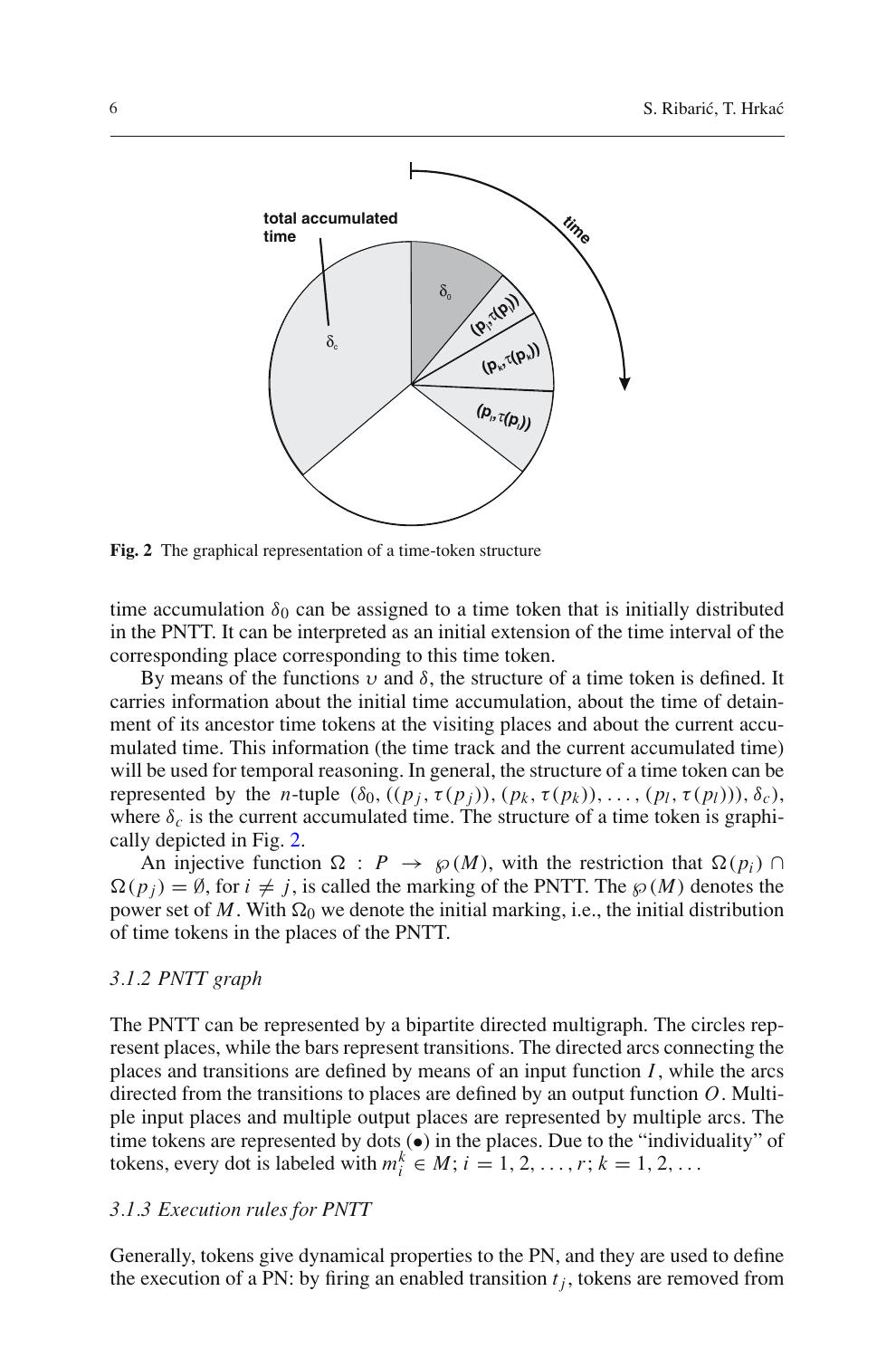its input places (elements of  $I(t_i)$ ). Simultaneously, new tokens are created and distributed to its output places (elements of  $O(t_i)$ ) [\[39\]](#page-28-18). In the PNTT, a transition is enabled if each of its input places has at least as many tokens in it as arcs from the place to the transition and if the time of detainment of these tokens in the places has elapsed. Such tokens are called movable time tokens. The firing of an enabled transition in the PNTT is performed automatically and immediately after the transition is enabled. The number of tokens at the input and output places is changed in accordance with the basic definition for an original PN. The firing of the enabled transition in the PNTT removes time tokens from its input places and simultaneously generates time tokens–successors in its output places. Due to the individuality of time tokens, the time tokens at output places can be viewed as new tokens that have additional (new) information about the time of stay at the corresponding (input) places. Each time token carries a specific history of the execution of the PNTT, and its history depends on the time token–ancestor's path through the PNTT. If the number of movable time tokens at the input place  $p_i$ is larger than  $#(p_i, I(t_i))$  for the enabled transition  $t_i$  (where # denotes a number of appearances of  $p_i$  in the bag  $I(t_i)$ ), then different selection strategies for choosing the time tokens–ancestors that will be involved in the firing process can be used. For example, (i) the random selection of the time tokens; (ii) the lastin-first-out (LIFO) strategy, based on the arrival of the tokens into the place; (iii) the first-in-first-out (FIFO) strategy; or (iv) the selection of the time tokens with the stormiest (time) history, i.e., the time tokens with the most complex structure. In our temporal knowledge representation scheme, we use strategy (iv) to specify the time tokens–ancestors because these time tokens contain the richest information needed for temporal reasoning, and they are used for the generation of time tokens–successors.

*Example 1* Figure [3a](#page-7-0) shows the marked PNTT graph defined as:  $P =$  ${p_1, p_2, p_3, p_4}, T = {t_1, t_2}, T(t_1) = {p_3, p_4}, O(t_1) = {p_1}, T(t_2) = {p_1, p_2},$ *O*(*t*<sub>2</sub>) = { $p_1, p_4$ },  $\tau(p_1) = \tau_1, \tau(p_2) = \tau_2, \tau(p_3) = \tau_3, \tau(p_4) = \tau_4;$  $\tau_1 = \tau_2 > \tau_3 = \tau_4$ , the initial marking  $\Omega_0 = (\{m_1^1\}, \{m_2^1, m_3^1\}, \{m_4^1\}, \{\emptyset\})$ . After the time of detainment of the tokens at places  $p_1$  and  $p_2$  has elapsed, the time tokens become movable, transition  $t_2$  is enabled, and it fires automatically. The firing of transition  $t_2$  results in a new marking, where the old time tokens are removed from its input places and their successors are created at its output places. The marking of the PNTT after the firing of  $t_2$  and the new structure of time tokens–successors are shown in Fig. [3b](#page-7-0) and e, respectively. The new marking  $\Omega$ is:  $({m_1^2}, {m_2^1}, {m_4^1}, {m_1^2})$ , where time tokens  $m_1^2$  and  $m_1^2$  are successors of the time token  $m_1^1$ , and both of them have the same structure. Let us suppose that  $\tau_3 = \tau_4 < \tau_1$ . After the time  $\tau_4$  has elapsed, the time token  $m_1^2$  becomes movable (the time token  $m_4^1$  has already been movable), the transition  $t_1$  is enabled and fires automatically. The new marking is depicted in Fig. [3c](#page-7-0). The corresponding structures of the time tokens are shown in Fig. [3f](#page-7-0).

#### *3.1.4 Formal analysis of the PNTT*

A formal analysis of the PNTT can be achieved by means of modified, wellelaborated procedures for ordinary Petri nets [\[39](#page-28-18), [40\]](#page-28-19). In general, analysis prob-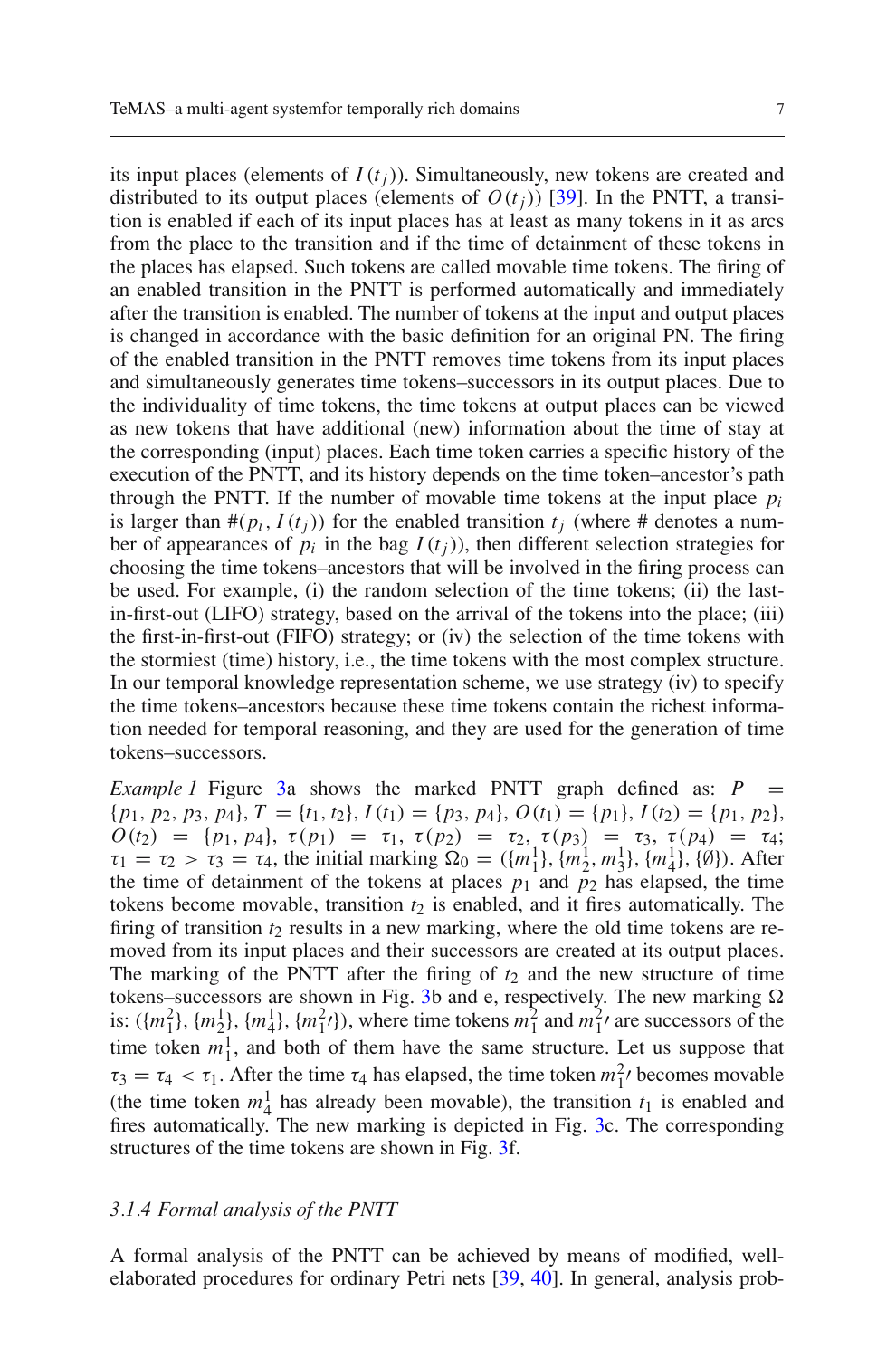

<span id="page-7-0"></span>**Fig. 3 a** Initial marking of the PNTT. **b** Marking of the PNTT after the firing of *t*2. **c** Marking of the PNTT after the firing of  $t_1$ . **d** The structure of time tokens before the firing of the transition  $t_2$ . **e** The structure of time tokens after the firing of  $t_2$ . **f** The structure of time tokens after the firing of  $t_1$ 

lems for Petri nets, such as safeness, boundedness, conservation, liveness, reachability, etc., are based on a reachability tree analysis. Due to the specific application of our model, instead of the reachability tree with additional time information, we have proposed the firing diagram. The firing diagram is represented by a twodimensional space: discrete-time and time tokens, in which the visited places and fired transitions are specified for each time token. In the firing diagram, the *x*-axis represents the discrete time, while the *y*-axis contains the time tokens. From the firing diagram, one can see the time detainment of time tokens, the sequence of firing-enabled transitions, as well as the reached states or the actions in the model, where the indexes for  $\tau$  indicate the indexes of the places. The firing diagram depicted in Fig. [4](#page-8-0) shows the execution of the PNTT from Example 1.

#### 3.2 Temporal logic

Since our goal is the design of a MAS for reasoning in temporally rich domains, in this section we briefly describe the basic time primitives of the model. Two basic temporal primitives are used: a time point (also referred to as the date [\[14\]](#page-27-24)) and a time interval [\[2](#page-26-1)]. Due to the specific application areas of our model, we have used the concepts of crisp time points and intervals, as well as crisp temporal relations.

The relations between two time intervals can be expressed by 13 Allen's temporal relations [\[2\]](#page-26-1), which are shown in Table [1.](#page-8-1) By letting one of the time intervals degenerate to a time point, it is possible to define five relations between the time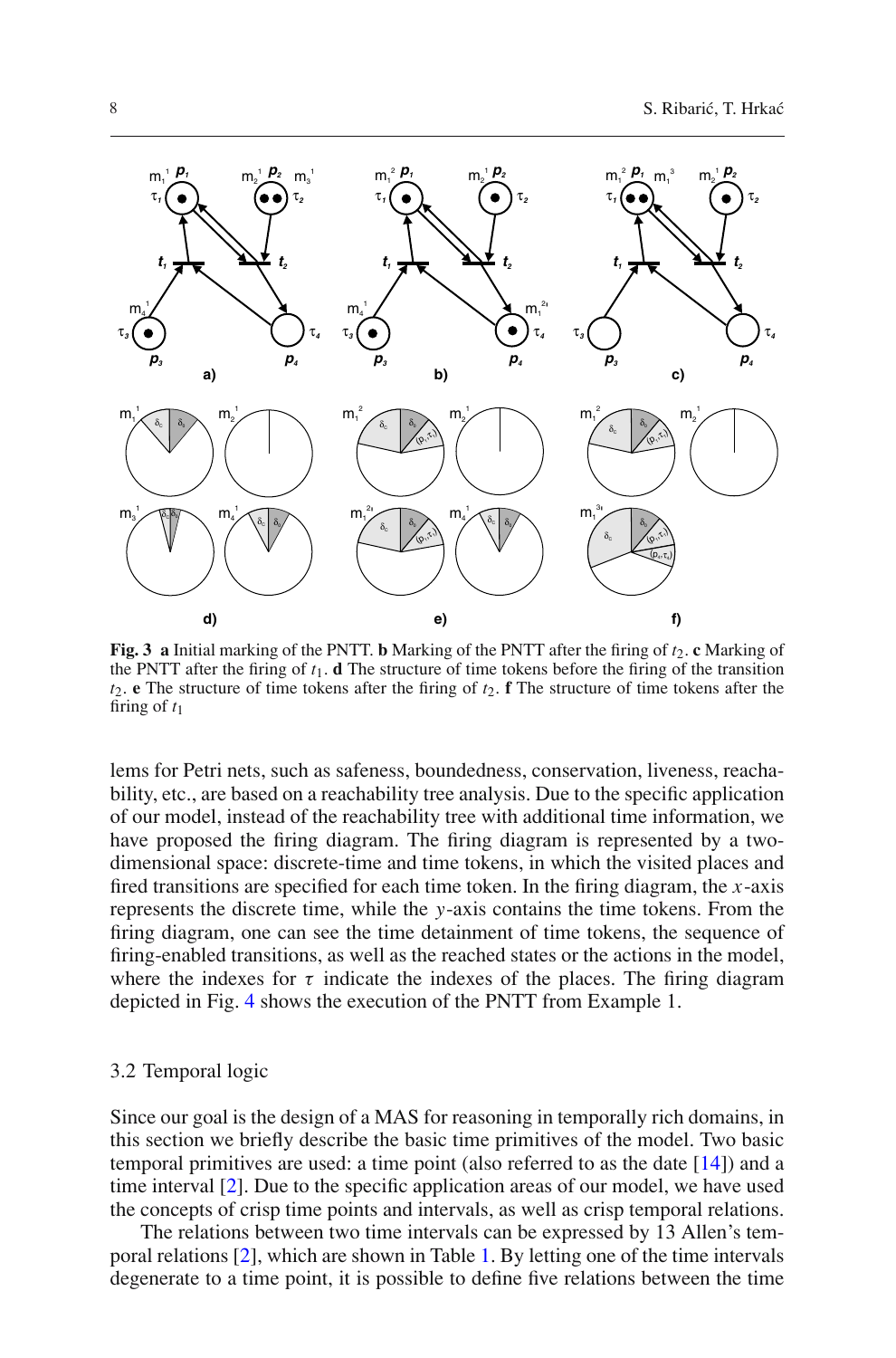<span id="page-8-1"></span>**Table 1** Allen's temporal relations

| Relation                | Symbol   | Symbol for inverse | Pictorial example     |
|-------------------------|----------|--------------------|-----------------------|
| X before Y<br>X equal Y | $\,<$    | $\,>$              | XXX YYY<br>XXX<br>yyy |
| X meets Y               | m        | $m_l$              | <b>XXXVVV</b>         |
| X overlaps Y            | $\Omega$ | оi                 | XXX<br>. . ууу        |
| X during Y              | d        | di                 | XXX<br>УУУУУУ         |
| X starts Y              | S        | si                 | XXX<br>yyyyy          |
| X finishes Y            |          | tι                 | XXX<br>yyyyy          |



<span id="page-8-0"></span>**Fig. 4** Firing diagram for PNTT (Example 1)

point and the time interval (Table [2\)](#page-9-0) [\[3\]](#page-26-2). By letting both of the time intervals degenerate to time points, three additional relations between the time points can be obtained (Table [3\)](#page-9-1).

The proposed model can be extended by introducing concepts such as fuzzy time points, fuzzy intervals, and fuzzy relations [\[10,](#page-27-25) [14](#page-27-24), [44](#page-28-20)].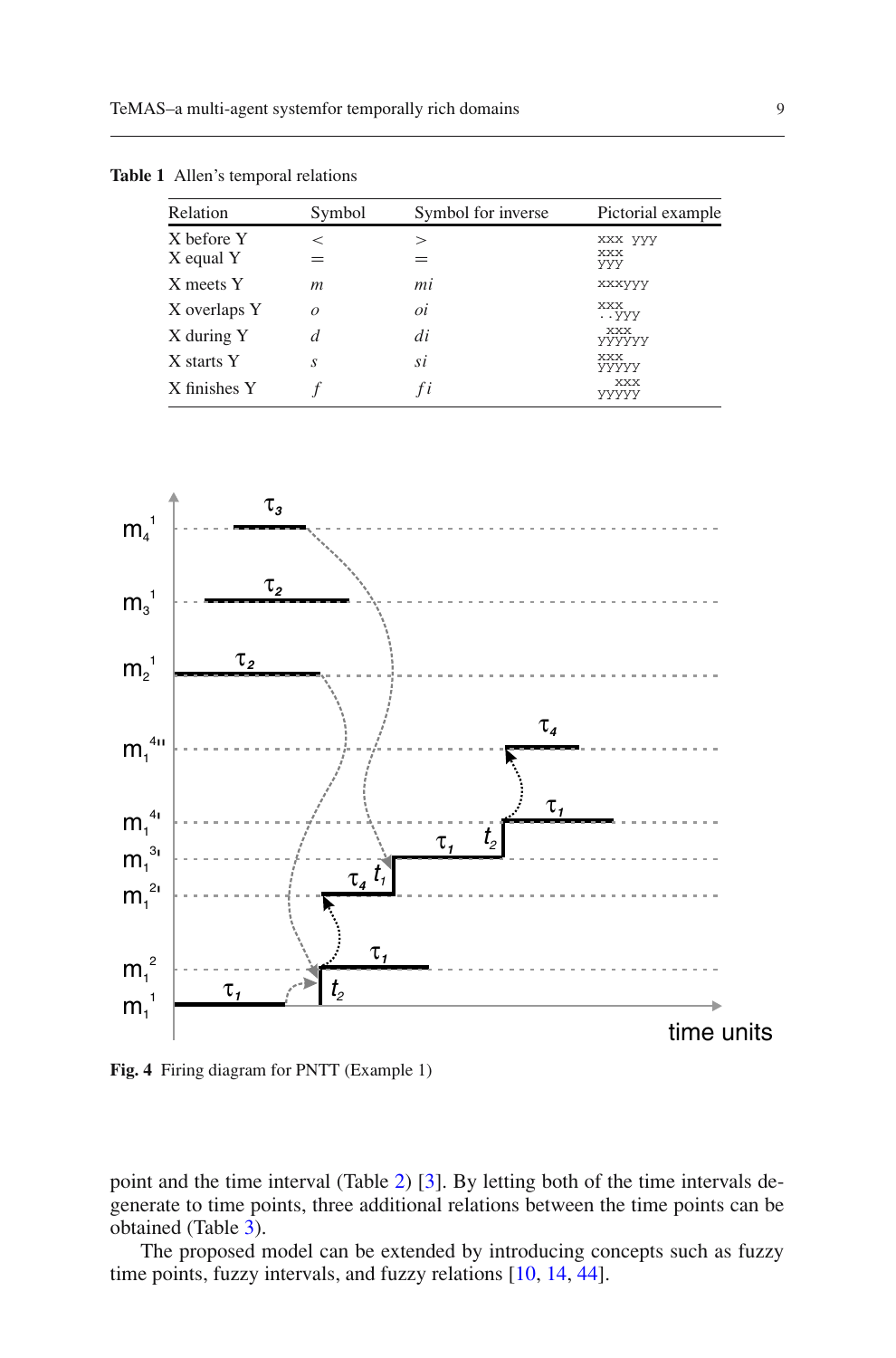| Relation        | Symbol | Symbol for inverse | Pictorial example     |  |
|-----------------|--------|--------------------|-----------------------|--|
| tp before X     |        |                    | $\bullet$ XXXX        |  |
| tp during $X$   |        | not exists         | <b>XXOXX</b>          |  |
| tp starts X     |        | not exists         | $\bullet$ <b>XXXX</b> |  |
| tp finishes $X$ |        | not exists         | <b>XXXX*</b>          |  |

<span id="page-9-0"></span>**Table 2** Temporal relations time point–time interval

<span id="page-9-1"></span>**Table 3** Temporal relations time point—time point

| Relation         | Symbol | Symbol for inverse | Pictorial example          |
|------------------|--------|--------------------|----------------------------|
| tp1 before tp2   |        |                    | $tp1\bullet$ $\bullet tp2$ |
| tp1 equals $tp2$ |        |                    | $tp1$ .<br>$tp2\bullet$    |
| tp1 after $tp2$  |        |                    | tp2. .tp1                  |

#### 3.3 Temporal knowledge scheme

The temporal knowledge scheme KRPTT is defined as follows: *KRPTT* = (*PNTT*, *TLM*,  $\alpha$ ,  $\beta$ ,  $F$ ), where the PNTT is a Petri net with time tokens, while TLM is a module based on the extension of Allen's temporal logic. A function  $\alpha$ : *P*  $\rightarrow$  (*D*  $\cup$  *C<sub>p</sub>*) is a bijective function from a set of places *P* to a union of a set of actions and/or states  $D$  and a set of control states  $C_p$ . A function  $\beta$  :  $T \to (\Sigma \cup C_t)$  is a mapping from a set of transitions *T* to a union of a set of events  $\Sigma$  and control events  $C_t$ . The meaning of  $C_p$  and  $C_t$  will be explained in the context of time-dependent event-driven reasoning. The functions  $\alpha$ and  $\beta$  give the semantic interpretation of the model. The set *F* is a set of flags. In general, a flag  $f_i \in F$  has a structure  $f_i = (p_i, p_j, tr, p_l, p_k, \ldots, p_c)$ , where  $p_i$ and  $p_i$  denote elements from  $P$  as places potentially with time tokens that have to be tested by the TLM, according to the temporal relation *tr*. The evaluation of the *tr* is based on information that is carried by the time tokens from the places  $p_i$ and  $p_i$ . The temporal relation *tr* is from a set of 13 possible Allen's time-interval relations (Table [1\)](#page-8-1) defined in [\[2\]](#page-26-1), five relations between time point and time interval (Table [2\)](#page-9-0) and three relations between time point and time point (Table [3\)](#page-9-1). In flags, *tr* can be compounded by using the logical connective *OR*. The  $p_k, \ldots, p_c$ in the flag *fi* specify the places (called control places) in which the TLM sets tokens depending on the result of the evaluation of *tr*. These tokens, called control tokens, are treated as time tokens with zero current accumulated time (time tokens without a time history).

A degenerative type of flag  $f_{Gi} = (p_h, -, -, -)$  is used to denote the goal state of the system.

A temporal logic module (TLM) is a component of the KRPTT scheme that is capable of inferring about the temporal relations between two time intervals, between the time point and the time interval, and finally between two time points. The evaluation of *tr* is activated when one of the time tokens is available in the specified place and when the time of its stay in the place has elapsed, i.e., the token becomes movable (for temporal relations  $\lt$  (before) and  $\gt$  (after)) or when both time tokens are available and movable at the places specified by the flag. At that moment, the copies of the time tokens are transferred to the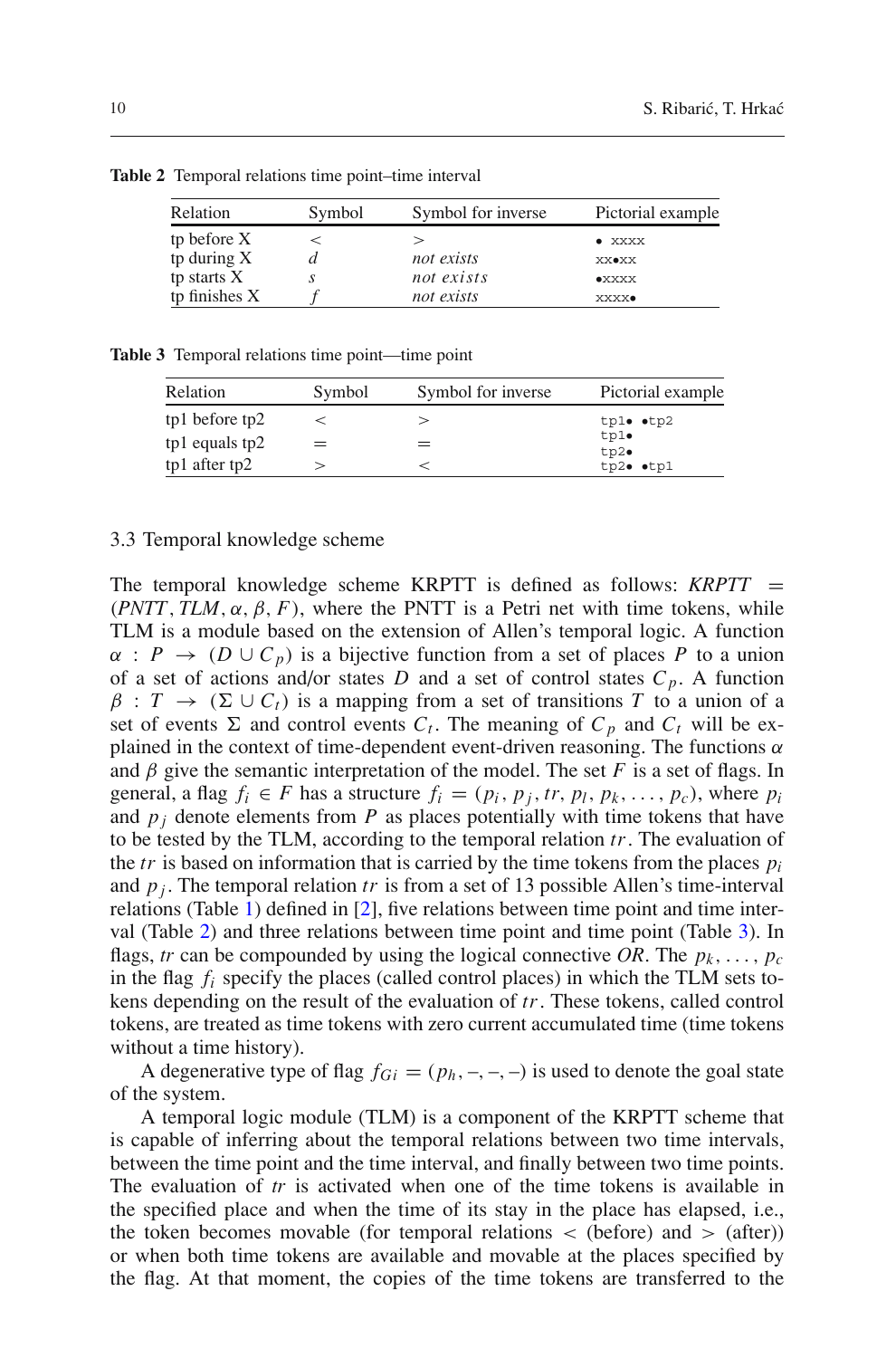TLM. The TLM is data driven, and the transfer of the copies of time tokens activates the evaluation of the temporal relation. Immediately after the evaluation, if the relation *tr* is satisfied, the control tokens are transferred to control places  $p_k, \ldots, p_c$ .

#### *3.3.1 Reasoning*

The time reasoning in the KRPTT, which allows an agent to infer about the temporal relations and to achieve time-dependent goals, is based on the dynamical properties that are manifested by the execution of the PNTT. The process of the reasoning in the proposed representation scheme is called the time-dependent eventdriven reasoning. It includes not only the ability to reason about time relations between actions and/or states in the temporally rich domains but also the ability to determine the subsequent activities or states based on initial or current activities (states) and temporal information associated with each activity (state). The reasoning process can be described as follows. The input is the initial marking of the KRPTT representation of the world. It determines the current activities (states) and the temporal relations among the activities (states). As time proceeds, the enabled transitions are automatically fired and time tokens are distributed through the PNTT. Depending on the path through the PNTT and the time duration of the activities (states), each time token carries a history of the execution of the PNTT. The firing sequences are additionally controlled by the TLM in such a way that it tests and evaluates the temporal relations between activities (states), which correspond to the places specified by flags. According to the results of the temporal relationship evaluation, the control tokens are put at the control places (which correspond to the control states  $c_p \in C_p$ ) specified by the flags. These tokens have an influence on the result of the firing sequence in the PNTT. The combination of the time tokens associated with activities (states) and control tokens, both present at the same time, can be interpreted as a time-dependent if–then rule implementation. If there are enough time and control tokens at the corresponding input places, the transition (corresponding to the control event  $c_t \in C_t$ ) is fired, i.e., the time-dependent rule is activated and the action (or conclusion) is generated. It is obvious that the process described earlier is driven by time-dependent events.

If some places in the PNTT are denoted as goal states, the scheme can conclude if these time-dependent goals can be achieved and detect the sequence(s) of activities (states) that lead to these goals. By applying the functions  $\alpha$  and  $\beta$ , the semantic interpretation of the sequences mentioned earlier can be obtained. By varying the initial marking of the scheme and by changing the time durations of some activities or states, the scheme can be used for planning in temporally rich domains.

#### **4 TeMAS model**

Since the proposed MAS model is primarily intended to be used in knowledgebased computer-vision systems and it is well known that computer-vision systems, as well as many other complex systems, are hierarchically organized [\[6,](#page-26-6) [37](#page-28-21), [34\]](#page-27-26),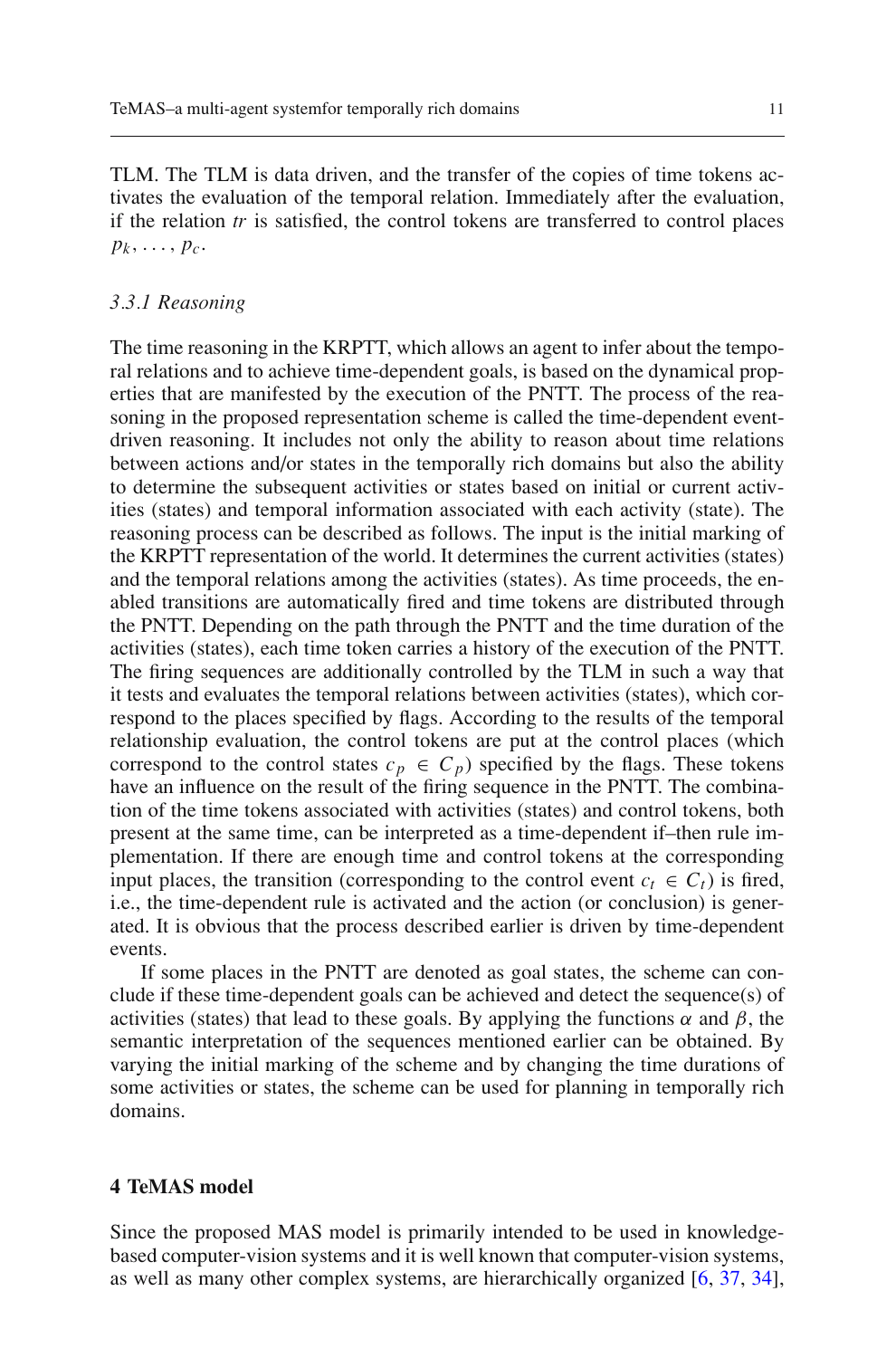

<span id="page-11-0"></span>**Fig. 5** The hierarchical structure of the MAS adapted to computer-vision activities

the organization of our MAS model is hierarchical. The MAS consists of several levels, which are composed of a number of clusters consisting of agents that perform identical or similar tasks. An example of the hierarchical structure of the MAS, adapted to computer-vision system activities, is depicted in Fig. [5.](#page-11-0)

The MAS models for the lower levels of computer-vision systems are based on behavioral agents [\[27,](#page-27-1) [53\]](#page-28-22). In this paper, we describe the MAS structure related to the higher levels of the computer-vision system (i.e., from category-based processing to event recognition and dynamic scene interpretation) called TeMAS.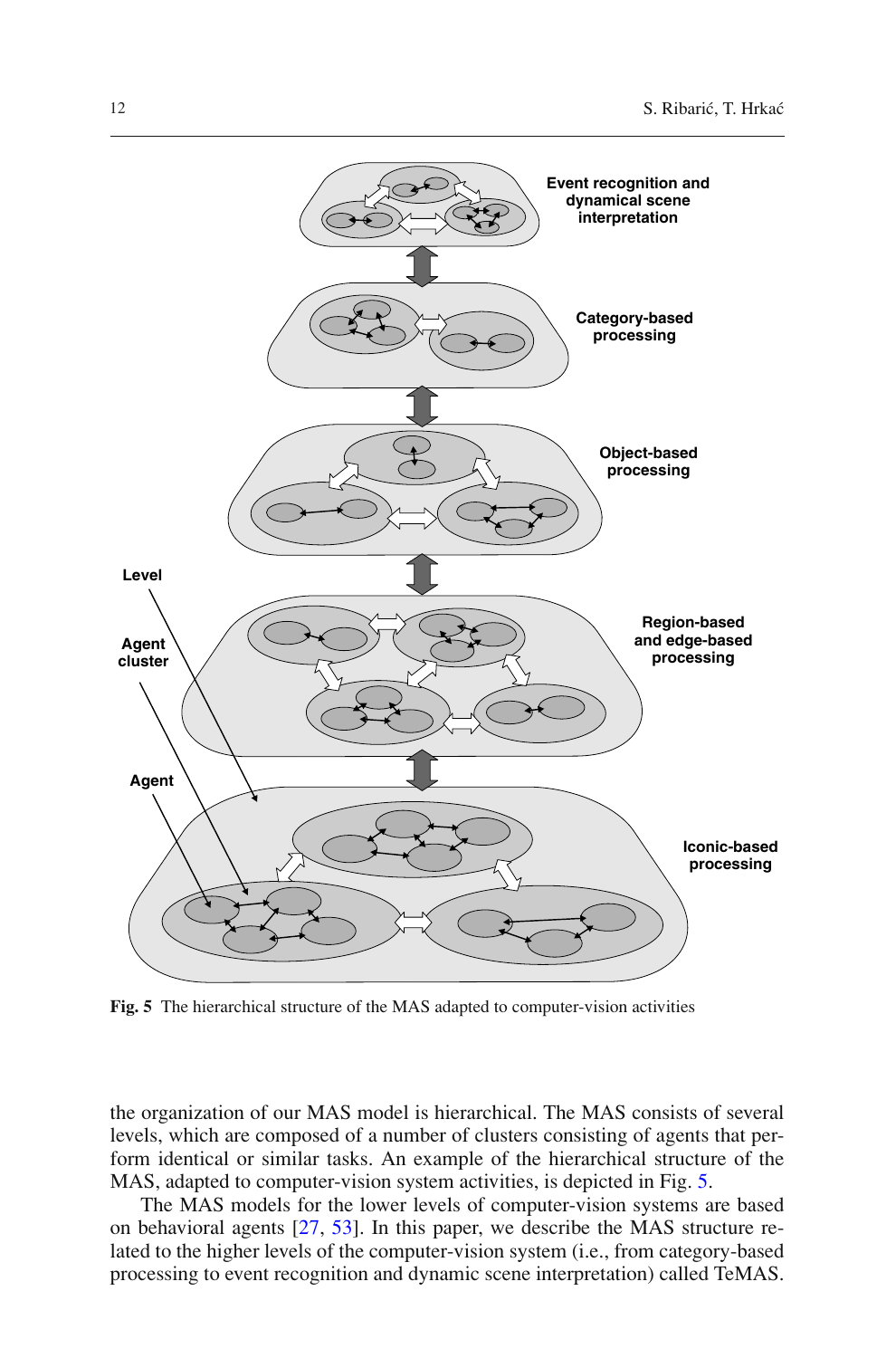

<span id="page-12-0"></span>**Fig. 6** The structure of an agent

#### 4.1 Agent

An agent is the basic building block of the TeMAS model. Figure [6](#page-12-0) depicts the structure of an agent.

As mentioned earlier, an agent generally possesses a partial representation of its environment. In the TeMAS model, the agent's representation of an environment consists of knowledge about temporal relations, implicit knowledge about spatial relations and a meta-knowledge. All these kinds of knowledge are contained in the agent's knowledge base. The knowledge about temporal relations as well as implicit knowledge about spatial relations in the agent's environment are represented by means of the KRPTT knowledge representation scheme. The agent's meta-knowledge (*aMK*) is implemented as a list of all the places of the PNTT that belong to the agent. As we shall see later, meta-knowledge has an important role in the communication among agents.

An agent also possesses a temporal reasoning ability, allowing it to infer about the relations between time primitives (time intervals and time points). This is the basis for achieving its time-dependent goals. In the proposed model, temporal reasoning is event driven. The basic agent component that is responsible for temporal reasoning is the agent's temporal logic module (*aTLM*). The aTLM tests the temporal relations between two time primitives that are contained in the structures (i.e., time track and current accumulation time) of the copies of time tokens in testing places denoted by flags. The agent's knowledge base and aTLM communicate by means of the agent's blackboard (*aBB*). When a time token arrives in the place of the PNTT denoted by a flag, the agent creates a message consisting of the structure of that time token and the structure of the corresponding flag, and places the message on the blackboard. The structure of the message is shown in Fig. [7a](#page-13-0).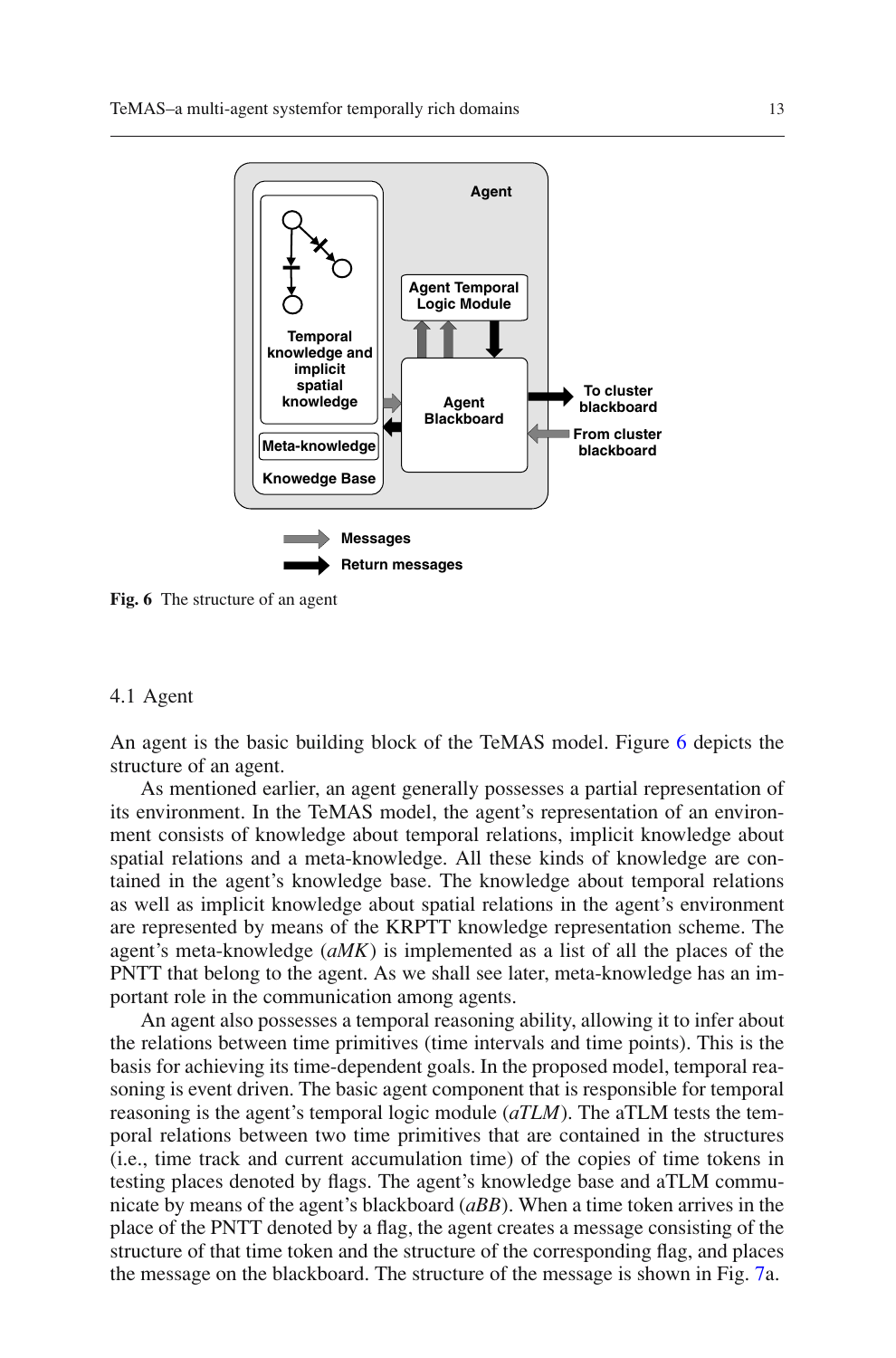

<span id="page-13-0"></span>**Fig. 7 a** The structure of a message. **b** The structure of a return message

By inspecting the flag structure in the message and by comparing it with the agent's meta-knowledge (*aMK*), the agent determines whether another place denoted by the same flag is in the PNTT structure of the agent's local knowledge base. If it is so, the agent leaves the message on its own blackboard. When another time token arrives in another place denoted by the same flag, another message with the same structure is formed and placed on the agent's blackboard. When both messages (invoked by the same flag) are present on the agent's blackboard (except for the flags with temporal relations  $\lt$  (before) and  $\gt$  (after) where the arriving of only one message is enough), the agent's TLM is activated and it evaluates the specified temporal relation between the two time primitives specified in the messages. The aTLM returns a logical value: true or false. Based on the output of the aTLM, the return message is formed and placed on the agent's blackboard. The return message has a similar structure to that already described in the original message, but instead of a copy of the time token, it only specifies the logical value, i.e., the output of the aTLM. Instead of the complete flag structure, the other part of the return message contains only a list of the control places (Fig. [7b](#page-13-0)). When the return message arrives on the agent's blackboard, the agent inspects the logical value contained in the evaluation result (see Fig. [7b](#page-13-0)), and if this value is true the agent puts the control tokens into, by the message specified, control places, enabling certain control transitions of the PNTT in this way. The process mentioned earlier is related to the inside-agent communication.

#### 4.2 Clusters and levels

Agents in the TeMAS model are organized into clusters. A cluster consists of a group of agents that perform identical or similar tasks. A cluster also has its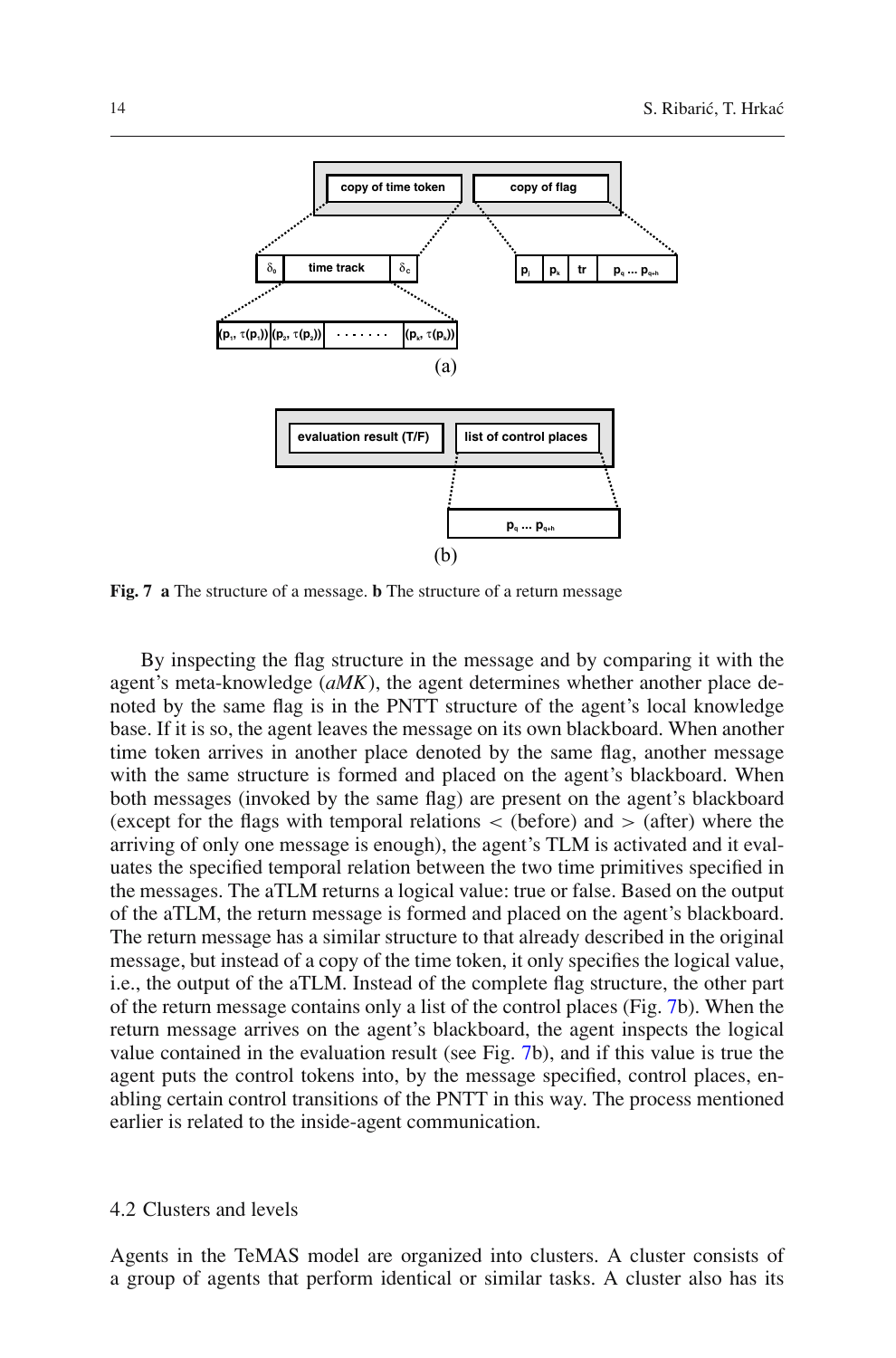

<span id="page-14-0"></span>**Fig. 8 a** Cluster structure. **b** Level structure

own temporal logic module (*cTLM*), its blackboard (*cBB*), and its meta-knowledge (*cMK*). Figure [8a](#page-14-0) depicts the structure of a cluster.

One or more clusters at the same processing level are organized into a level of TeMAS. The structure of the level (Fig. [8b](#page-14-0)) is similar to the cluster structure: it consists of one or more agent clusters, a level temporal logic module (*lTLM*), a level blackboard (*lBB*), and the level's meta-knowledge (*lMK*).

All levels comprise the MAS. The MAS can be represented by a set of levels with a global temporal logic module (*gTLM*), a global blackboard (*gBB*), and a global meta-knowledge (*gMK*).

From the descriptions in Sects. 4.1 and 4.2, it can be seen that the TeMAS model has a four-level nested recursive structure (Figs. [6](#page-12-0) and [8\)](#page-14-0).

#### 4.3 Communication among agents, clusters, and levels

The need for communication among different system components in TeMAS (i.e., agents, clusters, and levels) arises when a flag specifies that two time primitives, which are specified by two time tokens belonging to different agents, have to be compared. In such cases, the procedure described in Sect. 4.1. (inside-agent communication) cannot be performed because the two messages with corresponding time primitives (extracted from the time track) will not appear on the same agent's blackboard, and therefore neither agent's TLM will be able to perform the evaluation of the corresponding time relation.

The problem mentioned earlier can be solved by means of an evaluation of the time relation in the TLM belonging to the higher levels of the system hierarchy. In that case, the communication scenario is performed as follows. When a time token enters into a place marked by a flag, a corresponding message is placed on the agent's blackboard, as described in Sect. 4.1. Besides supporting a mechanism for the inside-agent communication, the agent's blackboard has an additional function. It can be considered as a starting point for a communication among other system components. Immediately after a message arrives onto the agent's blackboard, the agent, by means of its meta-knowledge, determines whether both testing places specified by the same flag belong to its own PNTT. If so, the agent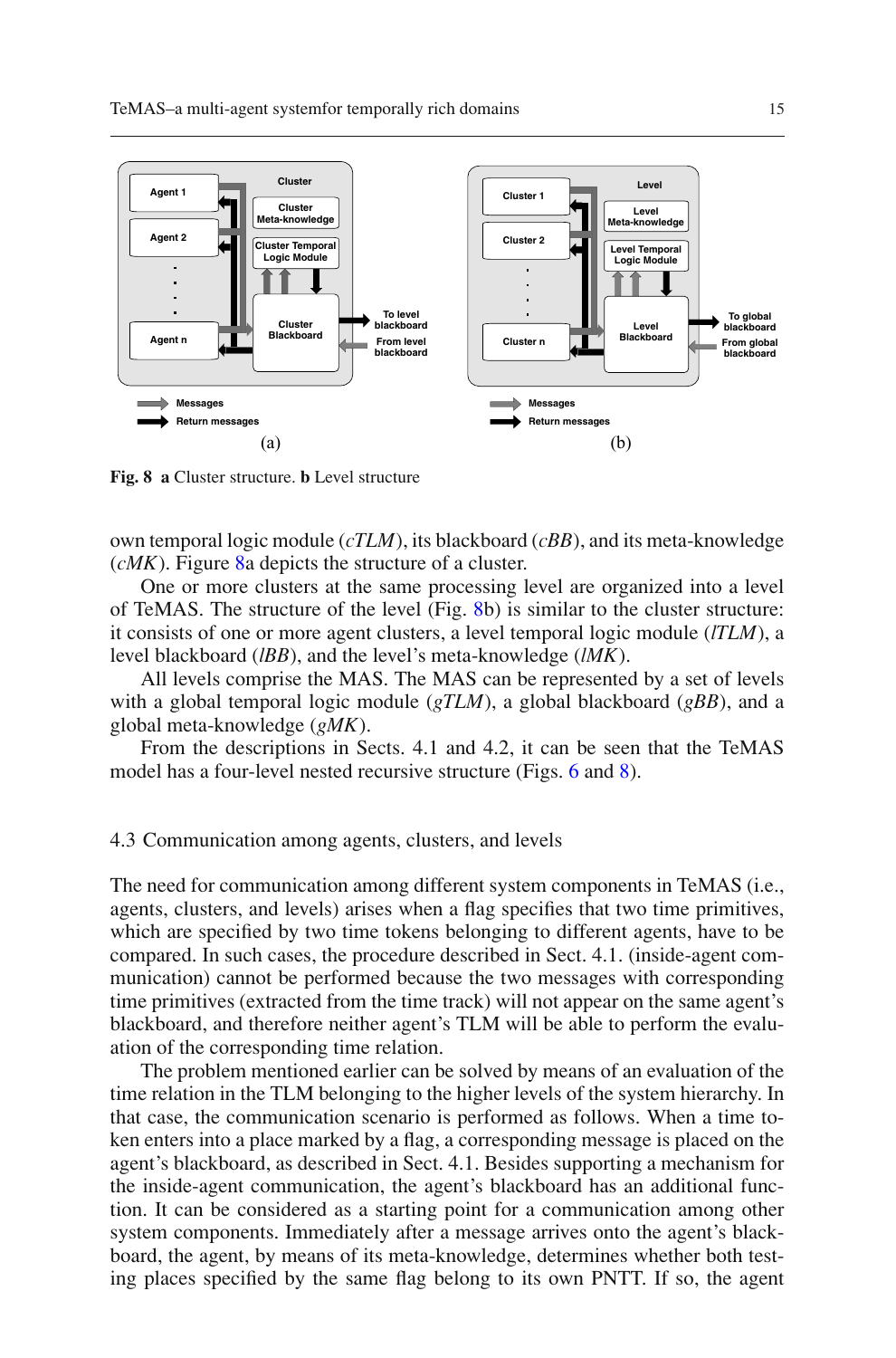

<span id="page-15-0"></span>**Fig. 9** The message routing

proceeds as we have described in Sect. 4.1. If the agent determines that one of the places denoted by the flag does not belong to its own PNTT, the agent performs the "forward and delete" action. It forwards the message to the blackboard of the next higher hierarchical component (i.e., a cluster blackboard) and deletes it from its own blackboard. When the message arrives to the blackboard of a higherlevel component, a procedure similar to the one mentioned earlier is repeated. The component, by means of its meta-knowledge, checks whether both places belong to the PNTTs of the agents located inside the component. If so, the component waits for another message corresponding to the same flag, and when it arrives, the component's TLM is activated and the temporal relation is evaluated. If one of the specified places does not belong to the agents inside the component, it again performs a "forward and delete" action and forwards the message to the higher component's blackboard. For example, the message is forwarded from the cluster to the level. The described procedure of message routing is depicted in Fig. [9.](#page-15-0)

Based on the result of the evaluation of a temporal relation performed by an appropriate component's TLM (boolean value: true or false), a return message is formed and placed on the blackboard of the component that has performed the evaluation. Since, depending on the result of the evaluation, a control token has to be placed into the specified control place(s), the return message has to be routed to the corresponding agent(s). The routing procedure of the return message is based on the meta-knowledge of different system components and on the "backward and delete" action, similar to the already-described procedure of routing an original message, but in the opposite direction. After a return message arrives on the component's blackboard, the component consults its meta-knowledge and determines whether the specified control place is located in some of its sub-components or not. If so, the component returns the backward message to the blackboard of the corresponding sub-component and deletes it from its own blackboard. If the specified place is not located in any of the sub-components at the lower hierarchical levels, the component forwards the return message to the blackboard of the next hierarchically higher component. The described procedure repeats until the return message reaches the blackboard of the corresponding agent. The agent then puts or does not put a control token(s) in the specified control place(s), depending on the result of the evaluation, which is contained in the return message. The process of routing a return message is depicted in Fig. [10.](#page-16-0)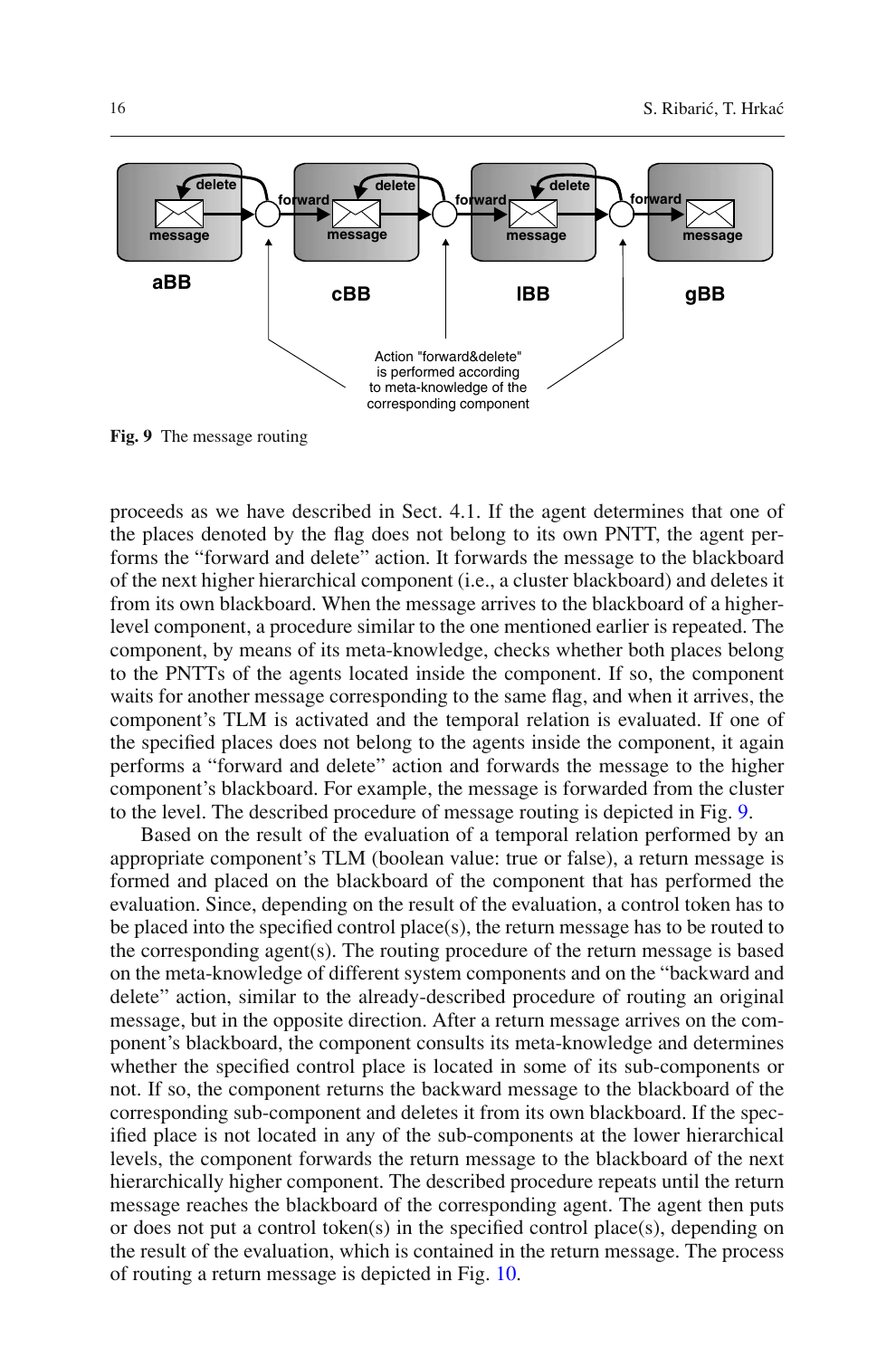

<span id="page-16-0"></span>**Fig. 10** The routing of a backward message

#### **5 TeMAS simulator**

5.1 Object-oriented implementation of the TeMAS simulator

Based on the proposed architecture of TeMAS, an object-oriented simulator was developed. In general, object-oriented design includes the following elements: abstraction into classes and objects, encapsulation, modularity, and inheritance with polymorphism [\[45](#page-28-23)].

The TeMAS structure is built from well-defined elements, with proper relationships; therefore, the abstraction of these elements into classes is straightforward. Four main classes are used to build this structure: *CMAS*, *CLevel*, *CCluster*, and *CAgent*, which represent different hierarchical components of the model (i.e., a MAS, a level, a cluster and an agent, respectively). Figure [11](#page-17-0) depicts the simplified structure of the TeMAS simulator in UML class diagram notation [\[7\]](#page-26-7). The mentioned hierarchical components share a similar structure: each of them contains a blackboard, a TLM, a meta-knowledge, and either a set of lower-level entities (for example, MAS contains levels, a level contains clusters and a cluster contains agents) or a knowledge base in the form of a KRPTT (if the component is an agent).

For this reason, the inheritance mechanism was used for the implementation of the four classes mentioned earlier. All four of them inherit a base class called *CBaseAgent*.

The class *CBaseAgent* contains an instance of a class *CBlackboard*, an instance of a class *CTLM* and a list of integers that represent meta-knowledge, where each integer corresponds to an index of an appropriate place of the PNTT. The class *CBlackboard* represents a blackboard structure, and its main property is a list of messages. It also includes corresponding member functions for reading from and writing to a blackboard. The messages are implemented as instances of a class *CMessage*. The class *CMessage* reflects a message structure and is composed of a time token and a corresponding flag. The class *CTLM* represents a TLM, which is responsible for the evaluation of the temporal relations.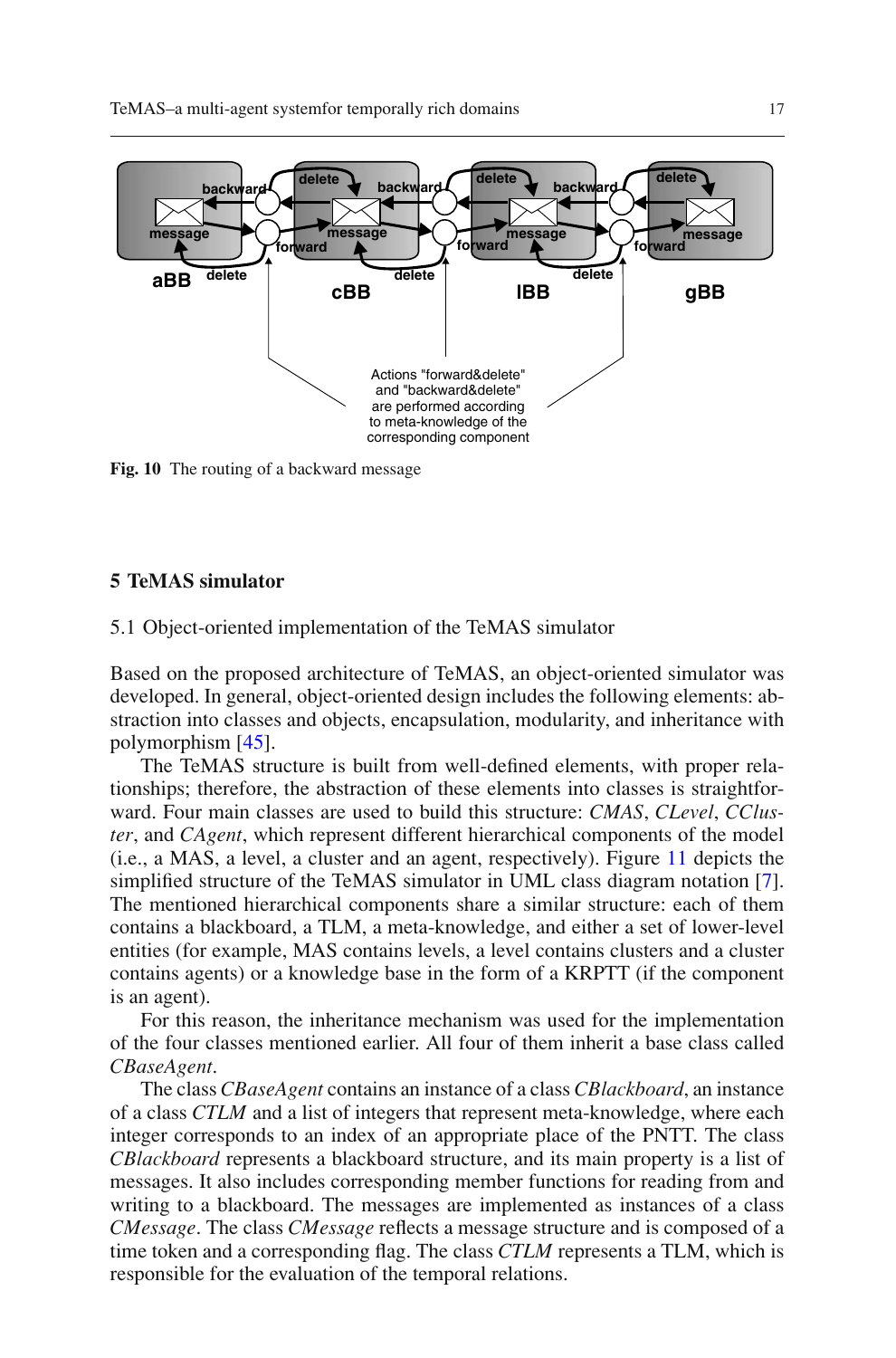

<span id="page-17-0"></span>**Fig. 11** UML class diagram of the object-oriented implementation of the simulator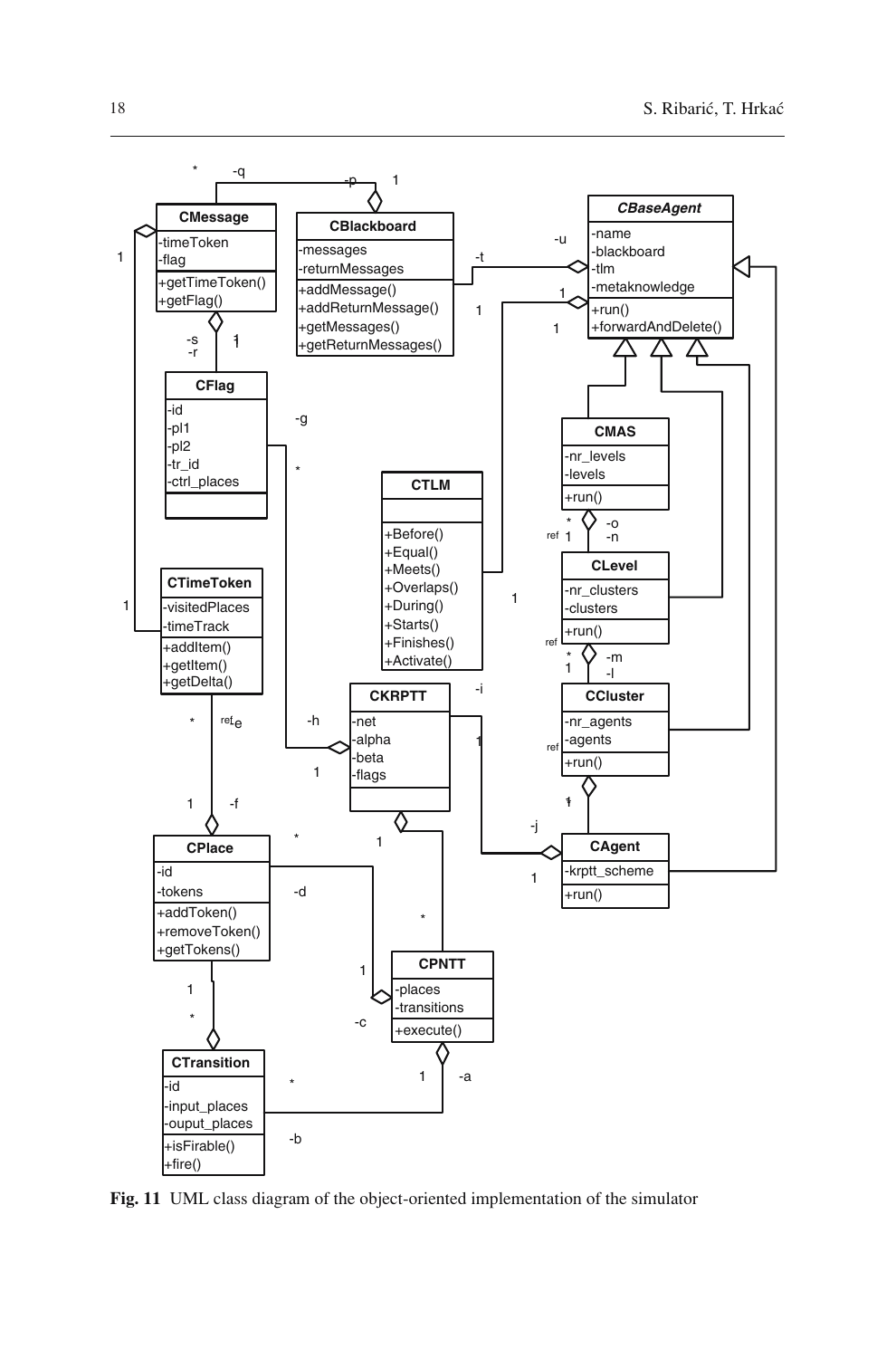Besides the instances of a blackboard, TLM, and meta-knowledge inherited from the class *CBaseAgent*, the main property of the class *CMAS* is a list of levels that the MAS contains. It is implemented as a list of instances of a class *CLevel*.

Similarly, the class *CLevel* contains a group of clusters that are represented as a list of instances of a class *CCluster*. The organization of the class *CCluster* is identical to the classes mentioned earlier and contains a list of instances of the class *CAgent*.

The class *CAgent* also inherits *CBaseAgent* in order to provide the agent's local blackboard, TLM, and meta-knowledge. But instead of containing a list of lower-level entities, an agent contains a knowledge base represented by means of a KRPTT knowledge representation scheme. In our object-oriented model, this scheme is represented by the class *CKRPTT*.

The class *CKRPTT* reflects the structure of the KRPTT knowledge representation scheme. It contains an instance of a Petri net with time tokens, a set of flags, and functions  $\alpha$  and  $\beta$ , which give semantic interpretation to places and transitions. A PNTTs is also built from well-defined elements, i.e., places and transitions, and therefore its abstraction into a class is easy. In our implementation, it is represented by the class *CPNTT*. Places are represented as instances of the class *CPlace* and transitions as instances of the class *CTransition*. The class *CPlace* contains a list of tokens that are present in a specific place at a given moment of time.

Time tokens are represented by the class *CTimeToken*, the main property of which is a list of pairs (identifier (ID) of visited place, time of detainment of the token in that place). This class also contains an initial time of detainment of the token and the total accumulated time.

The basic property of the class *CTransition* is a list of pointers to all the input places and a list of pointers to all the output places. An important member function of *CTransition* is the function *fire()*, which fires a transition if it is enabled (i.e., removes time tokens from input places and puts them into output places of a transition, adding a new entry to a token's list of visited places).

Flags are realized as instances of the class *CFlag*, which contains indexes of two places for which a temporal relation has to be evaluated, an identifier of the mentioned temporal relation and a list of indexes of places into which a control token has to be put if the relation is to be satisfied.

#### 5.2 TeMAS simulator description and user interface

Based on the hierarchical structure of the MAS described earlier, the KRPTT knowledge representation scheme and the underlying PNTT, the TeMAS simulator provides the means for describing the structure of the MAS, and the agent's knowledge base that describes situations from temporally rich domains, and it supports temporal reasoning. The program is developed in a  $C++$  environment for Windows and Linux platforms. It has an open architecture and a user-friendly graphical interface. The main window of the program with drop-down menus and a toolbar is shown in Fig. [12.](#page-19-0)

The left-hand part of the main window shows the hierarchical structure of the currently simulated MAS in a tree-like form. The right-hand part of the window is a workspace where windows of different components of the sys-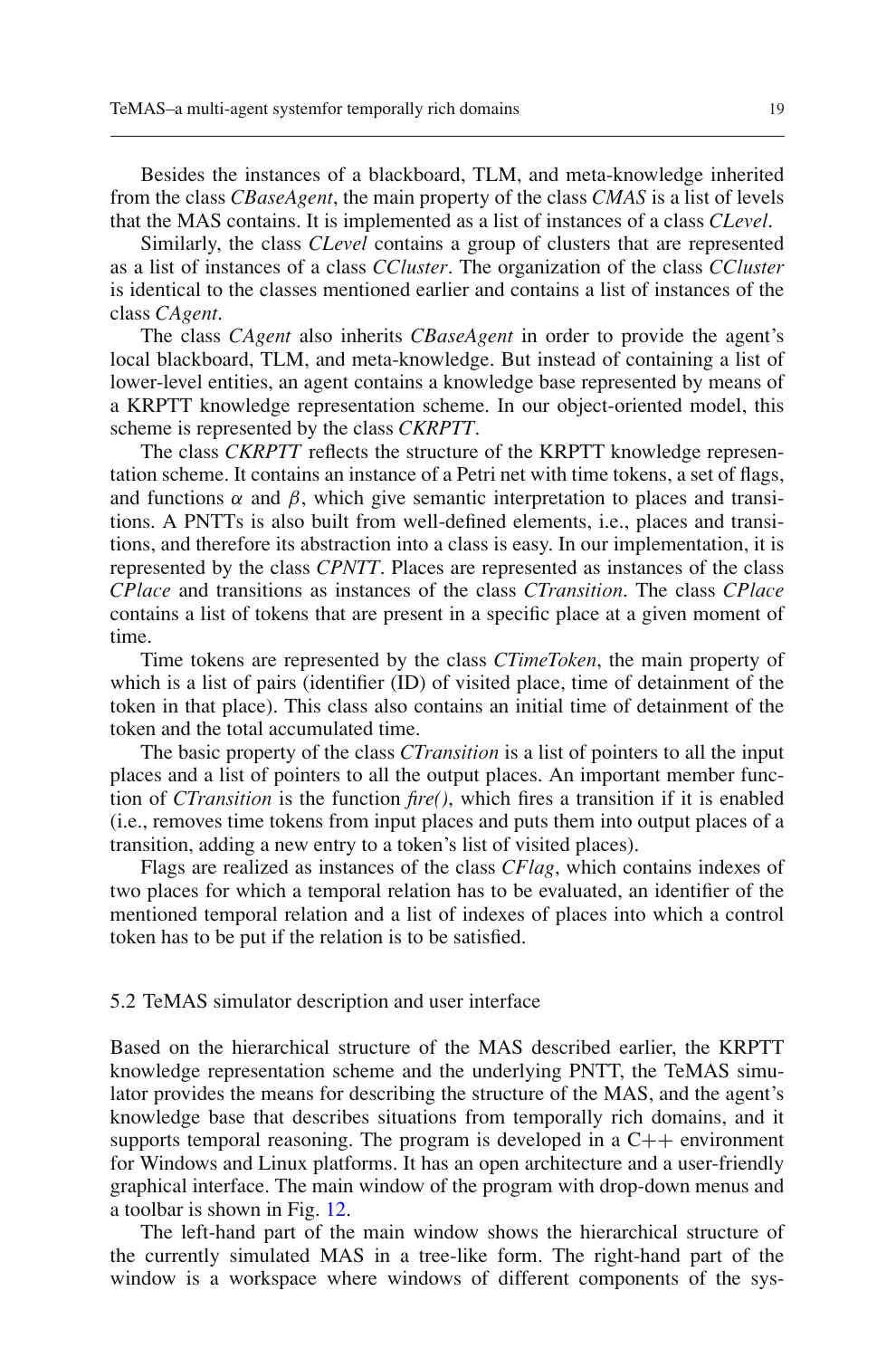

<span id="page-19-0"></span>**Fig. 12** The main window of the TeMAS simulator

tem represented by TeMAS (i.e., agents, clusters, levels, etc.) are displayed. The windows of the agents show the structure and marking of the agent's PNTTs, as well as the current state of the agent's local blackboard. The windows of other components (clusters, levels, and a MAS) contain an area with a symbolic representation of their subcomponents and a component's blackboard.

The user can define the hierarchical structure of the TeMAS either by loading a file with a definition of the system, or by manually adding different components via drop-down menus. When the structure of the TeMAS and all its subcomponents have been specified, the simulation can be performed either step-by-step or at once. If a goal state of the system is reached, or if the predefined number of steps is achieved, the simulation finishes and the simulator notifies the user about the result.

5.3 Example of using the TeMAS simulator for the interpretation of a dynamic scene

In this section, we give an example of using the TeMAS simulator to interpret a laboratory dynamic scene. The initial position of four agents (*Robot1*, *Robot2*, *Robot3*, and *Robot arm*) is shown in Fig. [13.](#page-20-0) *Robot1* and *Robot2* are equipped with sonars, and *Robot3* has a CCD camera. The *Robot arm* holds the brick. Three movable robots share a common goal: one of them has to reach the charger (Fig. [13\)](#page-20-0).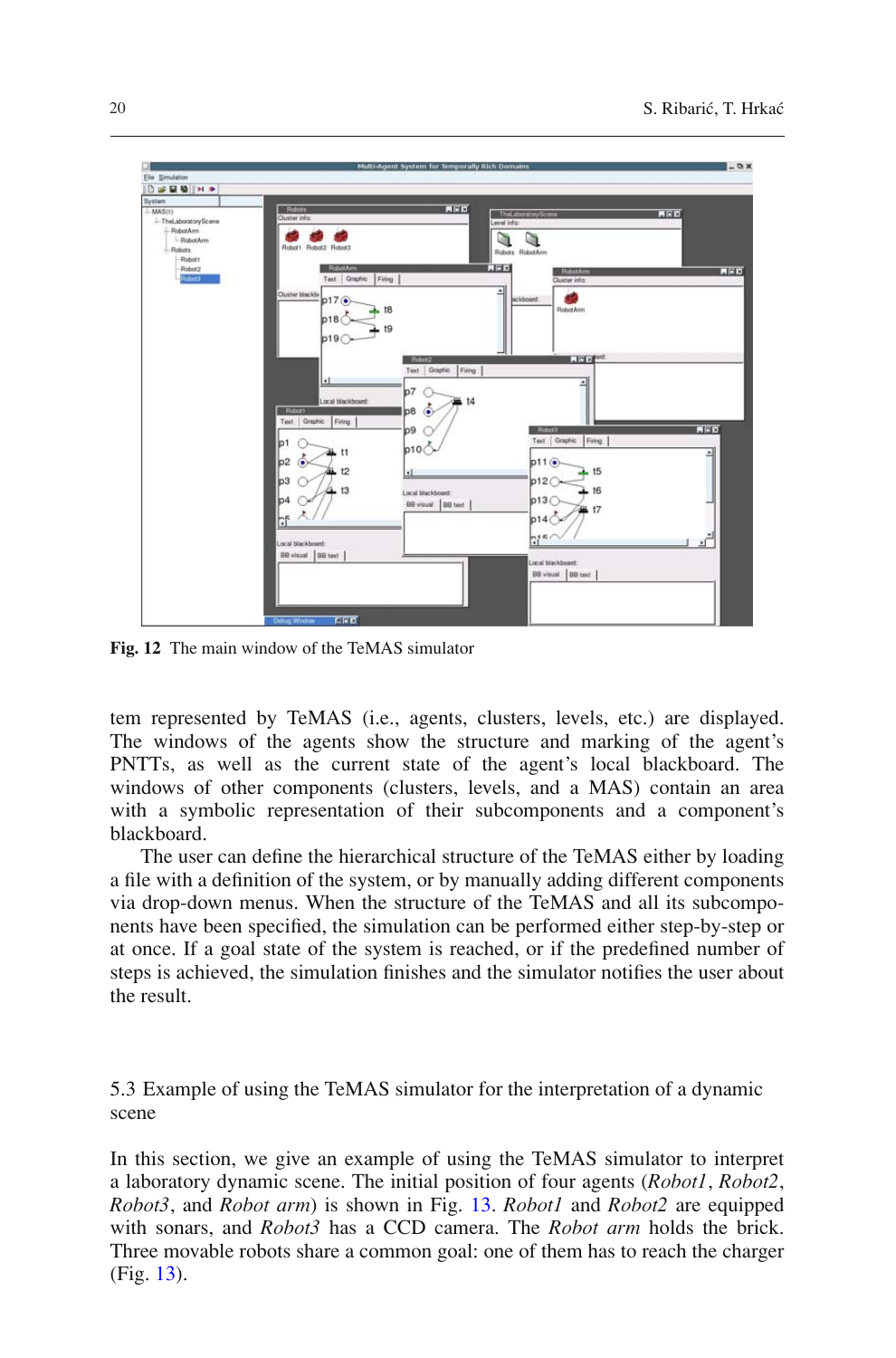

**Fig. 13** Initial position of the agents

<span id="page-20-1"></span><span id="page-20-0"></span>

**Fig. 14** Five frames taken from the dynamic laboratory scene

This goal has to be achieved in the shortest possible time (let us suppose that all three robots have the same velocity). At a glance, with the assumption that all the movable robots start to operate at the same time, *Robot3* is the nearest to the charger, but due to an obstacle (*Obstacle1*), its path is the longest. *Robot1* is the candidate for achieving the goal in the shortest possible time, but there is also the *Robot arm* that can drop a brick (*Obstacle2*) in the path of *Robot1*, making its mission impossible. Figure [14](#page-20-1) shows five frames taken from the frame sequence of the dynamical scene.

At the event-recognition level of a hierarchical model of a computer-vision system (Fig. [5\)](#page-11-0), the described situation is represented by the corresponding TeMAS level, consisting of four agents organized in two clusters (Fig. [15\)](#page-21-0). Each agent is modeled by a corresponding PNTT. The time delays  $\tau(p_i) = \tau_i$  as well as the function  $\alpha$  are denoted at each place, while the function  $\beta$  is assigned to each transition. The initial marking  $\Omega_0$ , the initial time accumulation of time tokens, and the distribution of the flags are also depicted in Fig. [15.](#page-21-0)

The time dependencies among the agent's activities are modeled by means of flags. The set of flags *F* for the modeled system is

$$
F = \{f_1, f_2, f_3, f_4, f_5, f_6, f_{G1}, f_{G2}, f_{G3}\}.
$$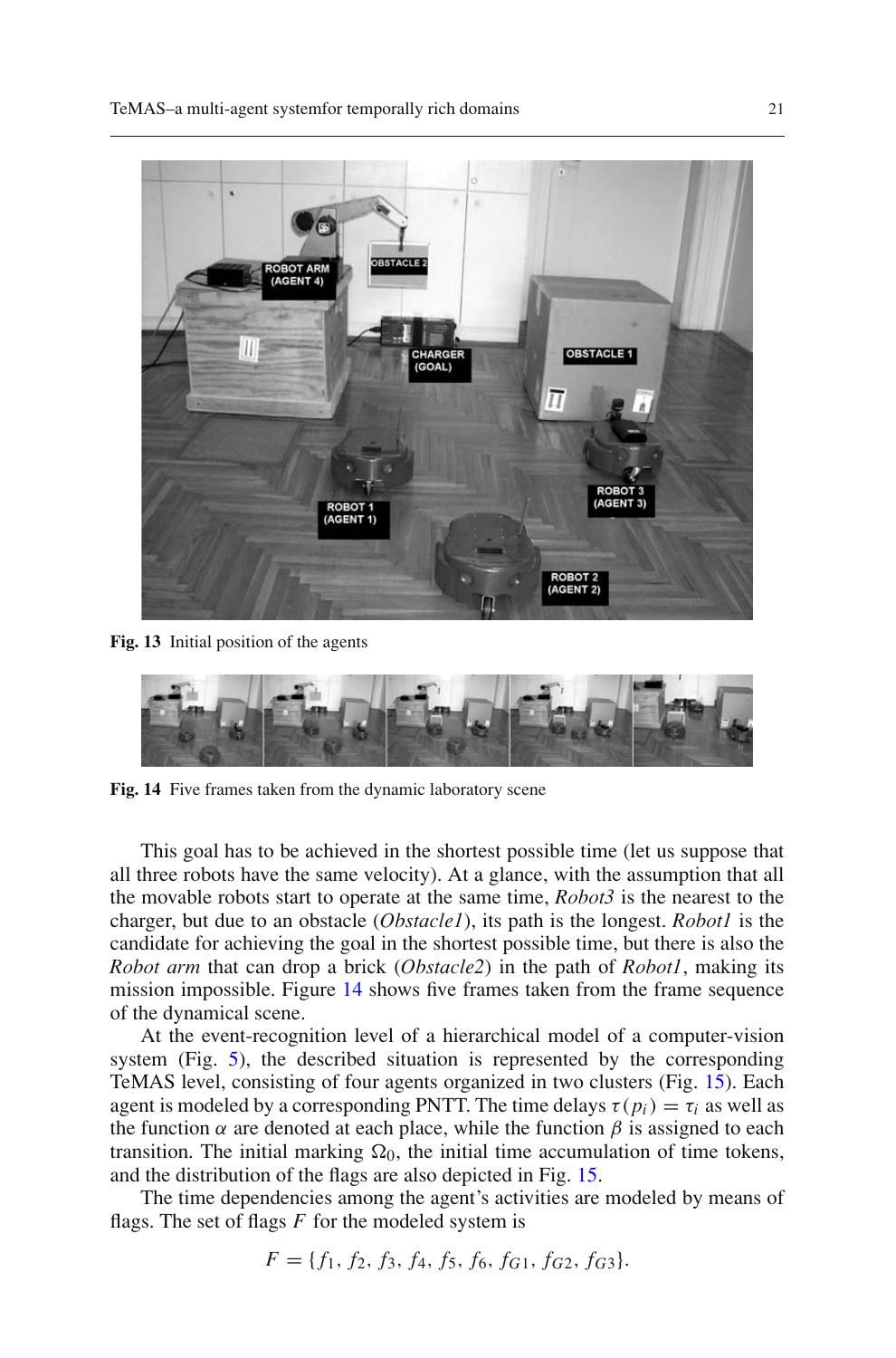

<span id="page-21-0"></span>**Fig. 15** TeMAS event-recognition level of the dynamic laboratory scene

The individual flags are defined as follows:

 $f_1 = (p_2, p_{18}, tr_1, p_1)$ , where  $tr_1 = " < \text{OR } d \text{ OR } m \text{ OR } o \text{ OR } s"$ ;

- $f_2 = (p_2, p_{18}, tr_2, p_3)$ , where  $tr_2 = " > OR f OR = OR di OR fi OR mi$ OR *oi* OR *si*";
- $f_3 = (p_8, p_{14}, tr_3, p_{13})$ , where  $tr_3 = " = OR f OR > OR di OR fi OR mi$ OR *oi* OR *si*";
- $f_4 = (p_5, p_{14}, tr_4, p_{15})$ , where  $tr_4 = " < OR d OR = OR f OR m OR o$ OR  $s$  OR  $>$  OR *di* OR  $fi$  OR  $mi$  OR  $oi$  OR  $si$ ";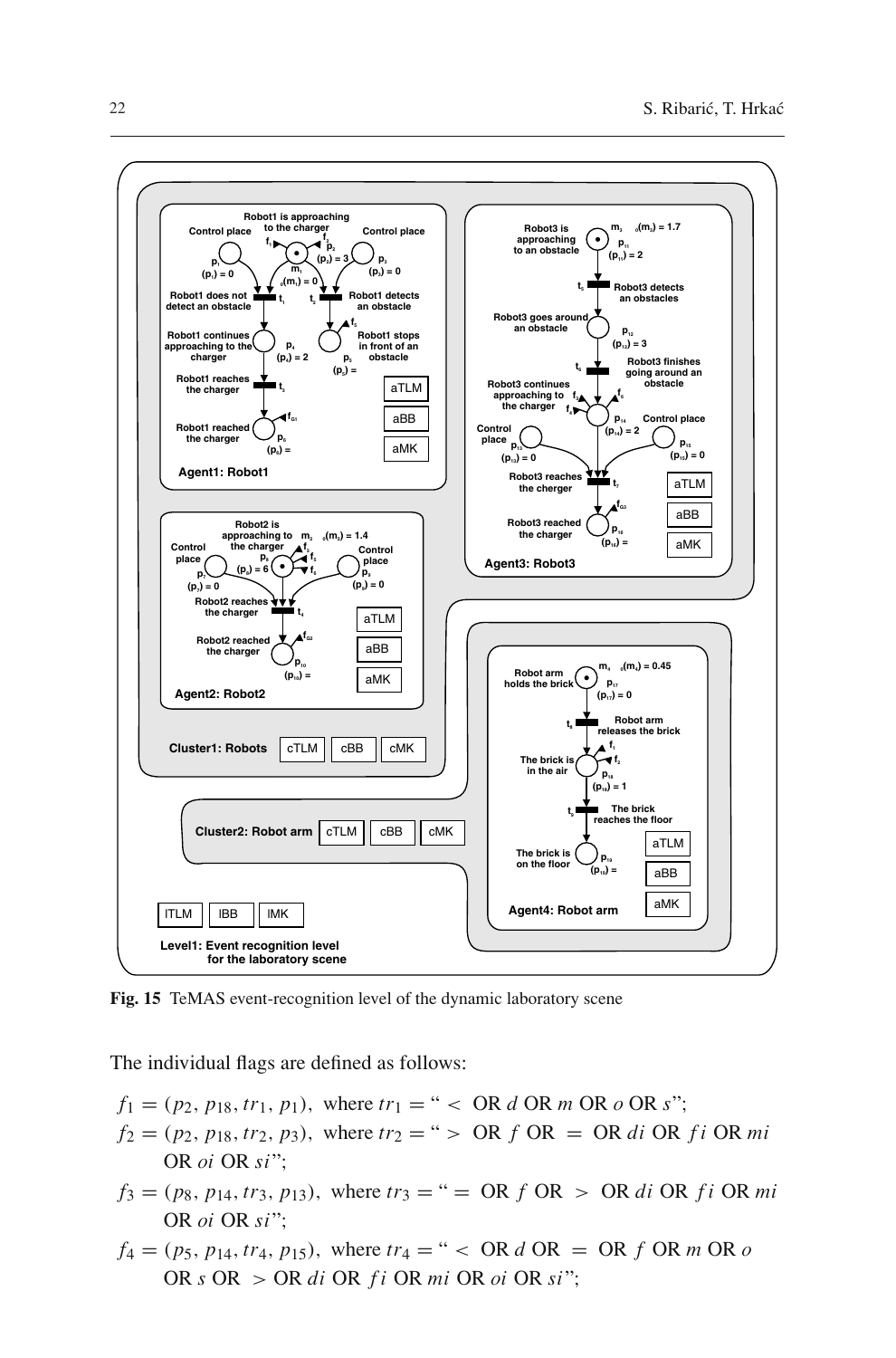$f_5 = (p_5, p_8, tr_5, p_7)$ , where  $tr_5 = " < OR d OR = OR f OR m OR o OR s$ OR > OR *di* OR *f i* OR *mi* OR *oi* OR *si*";  $f_6 = (p_8, p_{14}, tr_6, p_9)$ , where  $tr_6 = " < \text{OR } d \text{ OR } m \text{ OR } o \text{ OR } s"$ ;  $f_{G1} = (p_6, -, -, -)$ ;  $f_{G2} = (p_{10}, -, -, -);$  $f_{G3} = (p_{16}, \text{--}, \text{--}, \text{--}).$ 

For example, the semantic of the flag  $f_1$  can be interpreted as follows: if *Robot1* leaves the collision zone before the brick falls on the floor, then *Robot1* can continue approaching the charger. The flags  $f_{Gi}$ ;  $i = 1, 2, 3$  denote the goal states. For example, a flag  $f_{G2}$  denotes the goal state "*Robot2* has reached the charger".

The TeMAS simulator can generate the answers for different inquires. For example: Let us suppose that *Robot1* starts its moving at the time  $t_0 = 0$  (the action starts at the beginning of the world), *Robot2* starts its moving after 1.4 time units and *Robot3* starts to operate after 1.7 time units. After 0.45 time units, *Robot arm* releases the brick. What will occur in the scene for the scenario mentioned earlier?

The intermediate and final results of the simulation of the scenario described earlier, performed step-by-step, are presented as follows. The screen snapshot of the TeMAS simulator with the graphical PNTT representation of the agents, the initial markings of the PNTTs, and the initial structures of the time tokens in separate windows (gray ones) is shown in Fig. [16.](#page-22-0)



<span id="page-22-0"></span>**Fig. 16** Snapshot of the TeMAS simulator before the first step of the simulation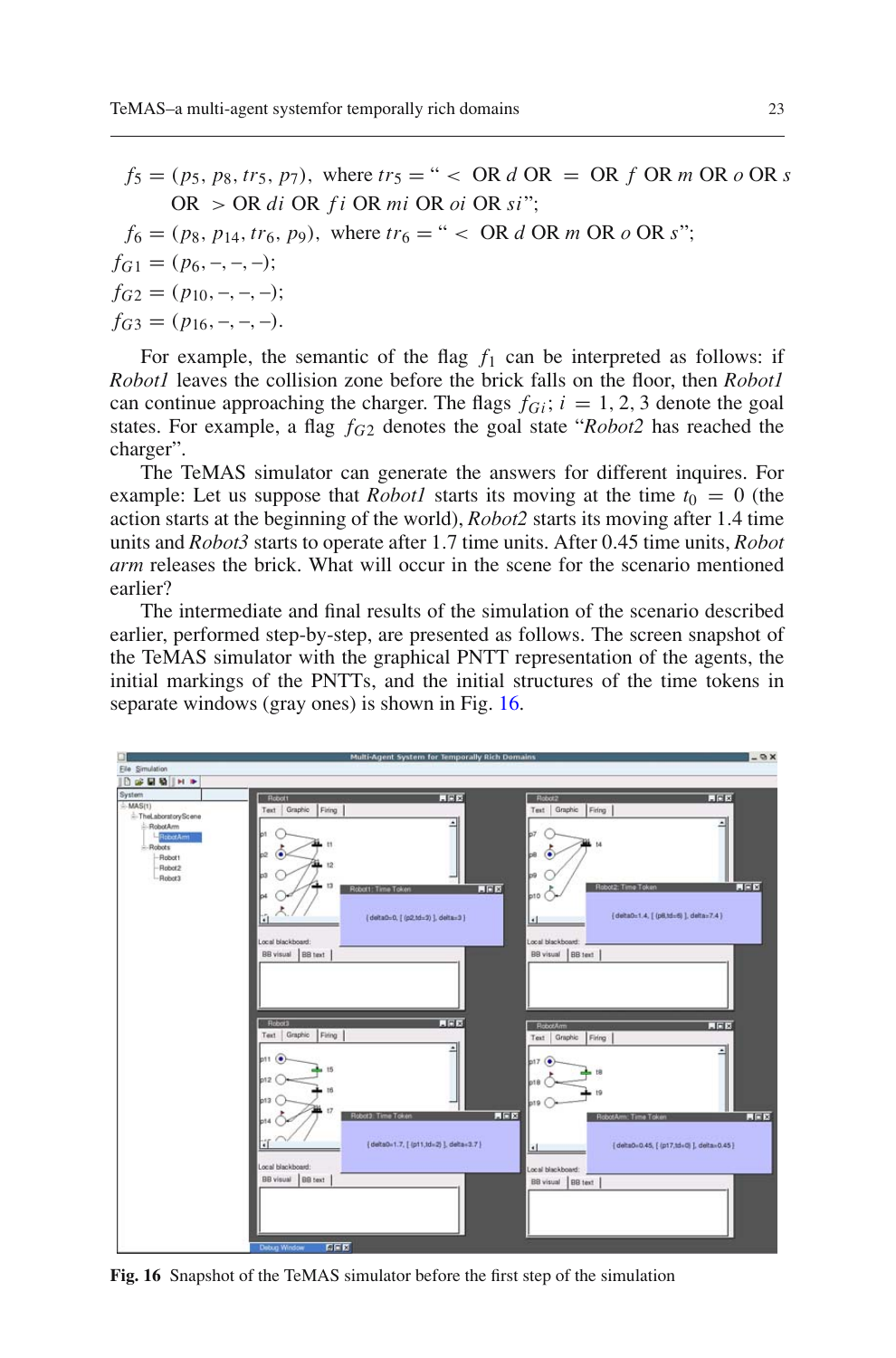

<span id="page-23-0"></span>**Fig. 17** The snapshot of the TeMAS simulator after the first step of the simulator

Since there is the time token  $m_1$  in the place  $p_2$  (belonging to agent *Robot1*) and the time token  $m_2$  in the place  $p_8$  (belonging to agent *Robot2*), which are marked by flags, messages will appear on the blackboards of these two agents after the first step of the simulation. Messages on the blackboard of *Robot1* are invoked by flags *f*<sup>1</sup> and *f*2, while messages on the blackboard of *Robot2* are invoked by flags  $f_3$ ,  $f_5$ , and  $f_6$ . The messages are represented by envelopes (graphical mode) or by a detailed textual description (Fig. [17\)](#page-23-0). The first step will also result in the firing of enabled transitions  $t_5$  (agent *Robot3*) and  $t_8$  (agent *Robot arm*), resulting in new markings of the PNTTs of *Robot3* and *Robot arm*. The screen snapshot of the simulator after performing the first step of the simulation is shown in Fig. [17.](#page-23-0)

In the next step, all five messages from the blackboards of *Robot1* and *Robot2* are forwarded to a corresponding cluster blackboard (based on the metaknowledge of corresponding agents), enabled transitions  $t_6$  and  $t_9$  are fired automatically, and two new messages are placed on the blackboard of the agent *Robot arm* due to the flags  $f_1$  and  $f_2$  placed at  $p_{18}$ . Since the testing places ( $p_2$  and  $p_{18}$ ) specified by flags  $f_1$  and  $f_2$  do not belong to the same cluster, messages corresponding to them are forwarded to the level blackboard. Messages invoked by flags  $f_3$ ,  $f_5$ , and  $f_6$  (located at the place  $p_8$ ) will be evaluated by the cluster temporal logic module (cTLM) after the arrival of other corresponding messages, invoked by the flags  $f_3$ ,  $f_5$ , and  $f_6$  placed at  $p_{14}$  and  $p_5$ , to the cluster blackboard (cBB). In the subsequent steps, other messages are generated, forwarded and deleted, specified temporal relations for the time intervals are evaluated, return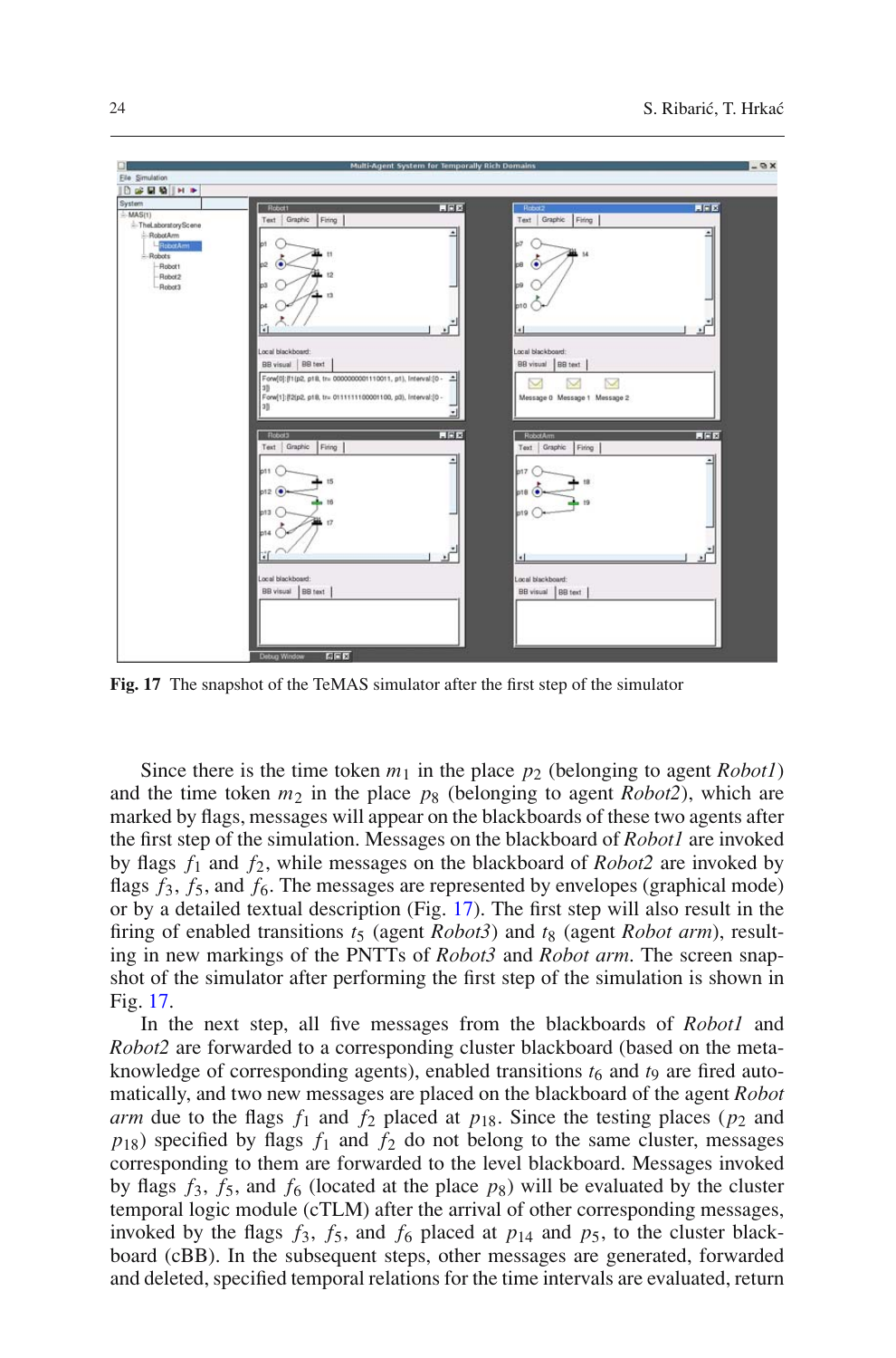

<span id="page-24-0"></span>**Fig. 18** The snapshot of the TeMAS simulator immediately before the last step of the simulation

messages are forwarded to the corresponding agent's blackboards, and depending on the result of the time relation evaluation (false or true), the control tokens are put in the control places. The situation immediately before the last step of the simulation is shown in Fig. [18.](#page-24-0) The blackboard of *Robot2* contains two return messages (depicted in Fig. 18 in textual mode), both of which specify the result of the evaluation "*true*." Therefore, control tokens are placed into the control places  $p_7$  and  $p_9$ , and the transition  $t_4$  is enabled.

In the last step of the simulation, the enabled transition  $t_4$  fires and the time token reaches the place  $p_{10}$ . The place  $p_{10}$  is denoted by the goal flag *fG*<sup>2</sup> and it corresponds to the goal state of the system: "*Robot2* has reached the charger." The snapshot corresponding to this final situation is shown in Fig. [19.](#page-25-0)

During the simulation, as well as after it is finished, temporal relations between different simulated activities can be analyzed by means of firing diagrams. The simulator generates a firing diagram for each agent automatically. The firing diagrams for four modeled agents are shown in Fig. [20.](#page-25-1) From the firing diagrams, it can be seen that *Robot1* enters the state "*Robot1* stops in front of an obstacle" (corresponding to the place  $p_5$ ) in  $t = 3.0$  time units, because the brick falls on the floor (place  $p_{19}$ ) before *Robot1* reaches the collision zone, i.e., in  $t = 1.45$  time units. The firing diagram related to *Robot2* also shows that *Robot2* reaches the charger in  $t = 7.4$  time units. *Robot3* cannot reach the charger because *Robot2* is already there. In other circumstances (e.g., longer initial delay of *Robot2*), *Robot3* could reach the charger at  $t = 8.7$  time units (Fig. [20\)](#page-25-1).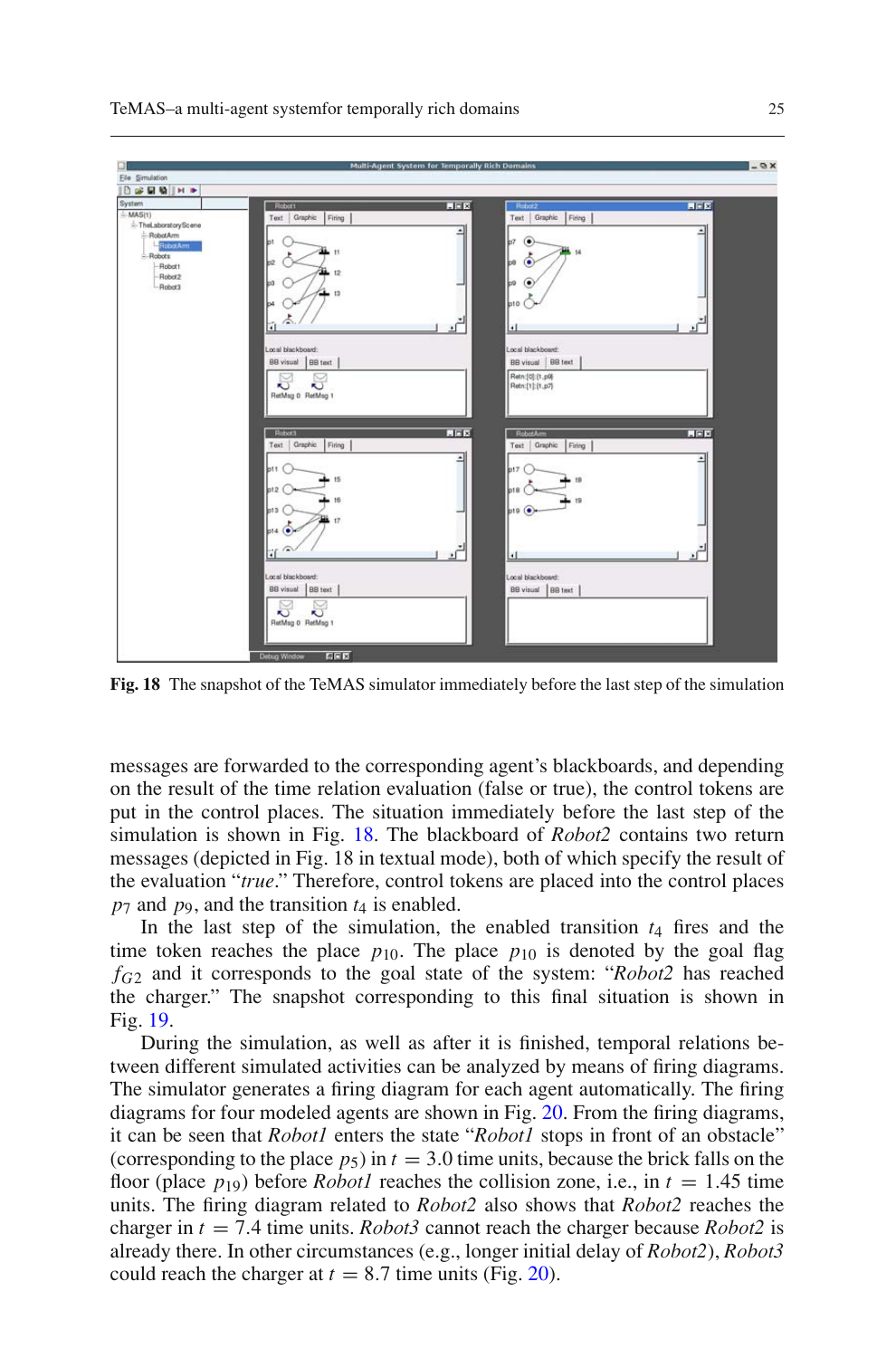

**Fig. 19** The snapshot of the TeMAS simulator after the last step of the simulation

<span id="page-25-0"></span>

<span id="page-25-1"></span>**Fig. 20** Firing diagrams of simulated agents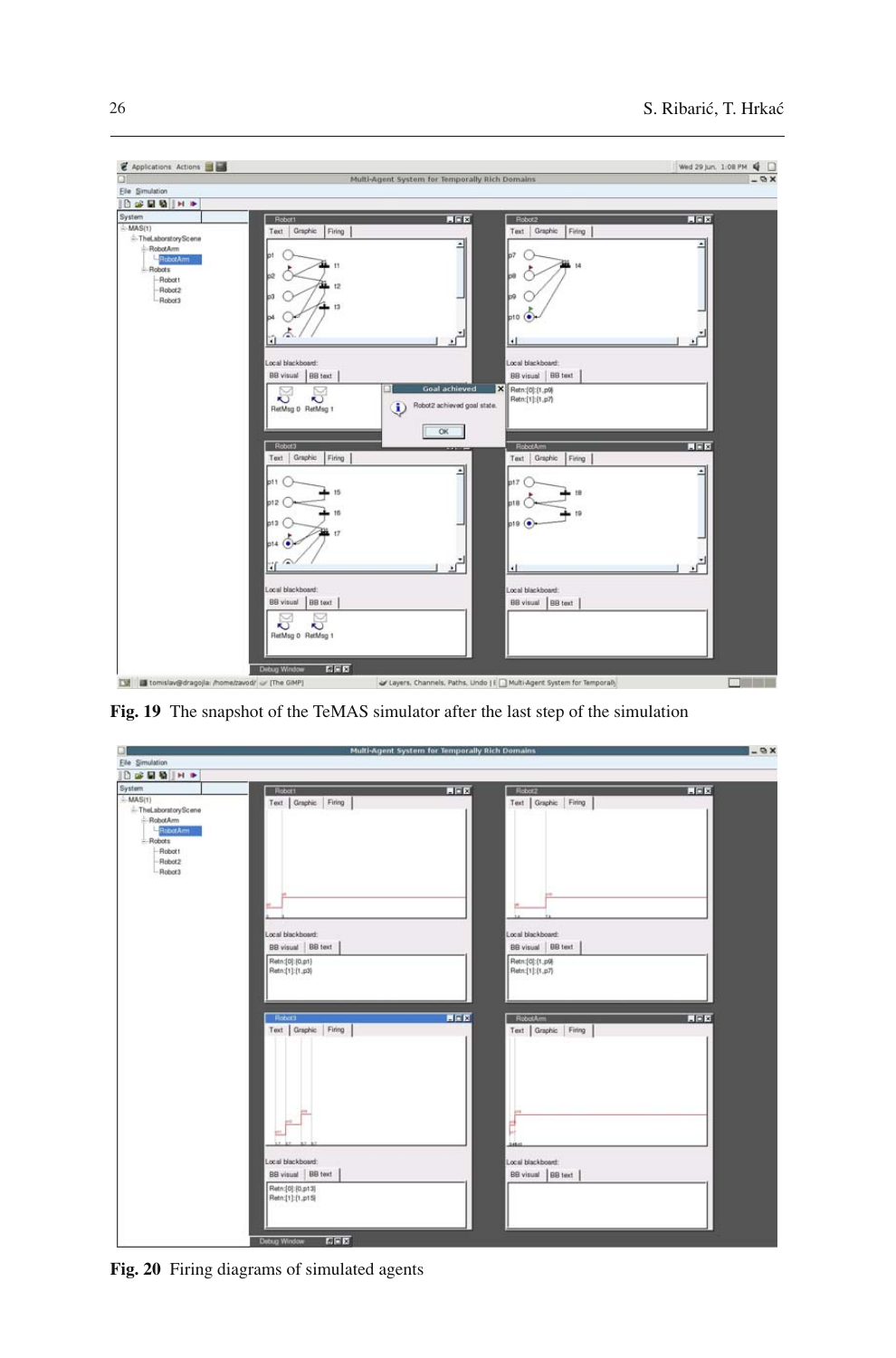By modifying the initial marking, the initial time of detainment of the time tokens, as well as by changing the time durations of some states and actions, different results for the simulation can be obtained.

#### **6 Conclusion**

The proposed MAS model called TeMAS was used for modeling and planning in temporally rich domains. The TeMAS effectively integrates temporal information and metric, logic between time primitives, action and/or state specification, and planning. The modified Petri nets, called PNTTs, are used as the basic building blocks for agent's knowledge representation and temporal reasoning, as well as for modeling situations in temporally rich domains.

The major advantages of the model are a unified representation of different temporal information, well-defined methods (based on the modified PN theory) for the analysis of the model, and simple modeling of the different time relations among the actions and states by changing the initial marking and time values assigned to time tokens and places.

Based on the hierarchical model of TeMAS, by using data-driven reasoning and the object-oriented simulator, the system can be used for analysis and planning actions and activities in temporally rich domains.

There are some obvious directions that will serve as a basis for our future work concerning the proposed model and simulator. First, we intend to extend the model in order to support an explicit representation of spatial information and then to develop an integrated spatio-temporal reasoning and planning model for hierarchical dynamic computer-vision systems.

**Acknowledgements** This work has been supported within the project "Multi-agent Systems for Dynamical Scene Interpretation," (no. 036025); Ministry of Science and Technology, Croatia. The authors would like to thank the anonymous reviewers for their invaluable suggestions and comments.

#### <span id="page-26-0"></span>**References**

- 1. Albers M, Jonker CM, Karami M, Treur J (2004) Agent models and different user ontologies for an electronic market place. Knowl Inf Syst 6(1):1–41
- <span id="page-26-1"></span>2. Allen JF (1983) Maintaining knowledge about temporal intervals. Commun ACM 26(11):832–843
- <span id="page-26-2"></span>3. Augusto JC, Simari GR (2001) Temporal defeasible reasoning. Knowl Inf Syst 3(3):287– 318
- <span id="page-26-3"></span>4. Balan GC, Cioffi-Revilla C, Luke S, Panait L, Paus S (2003) MASON: a Java multi-agent simulation library. In: Proceedings of agent 2003 conference on challenges in social simulation, Chicago, IL
- <span id="page-26-5"></span>5. Barber F, Botti F, Onaindia E, Crespo A (1994) Temporal reasoning in REAKT (an environment for real-time knowledge-based systems). AiCommunications 7(3):175–202
- <span id="page-26-6"></span>6. Barrow HG, Tenenbaum JM (1981) Computational vision. Proc IEEE 69(5):72–579
- <span id="page-26-7"></span>7. Booch G, Rumbaugh J, Jacobson I (1999) The unified modeling language user guide. Addison-Wesley, Reading
- <span id="page-26-4"></span>8. Bruns G, Mossinger P, Polani D, Schmitt R, Spalt R, Uthman T. Weber S (2003) A simulation environment for continuous vir-S (2003) A simulation environment for continous virtual multi-agent systems, user manual. http://www.informatik.unimainz.de/ polani/XRaptor/XRaptor 7 3 8a/XRaptor User Manual-7.3.8a.pdf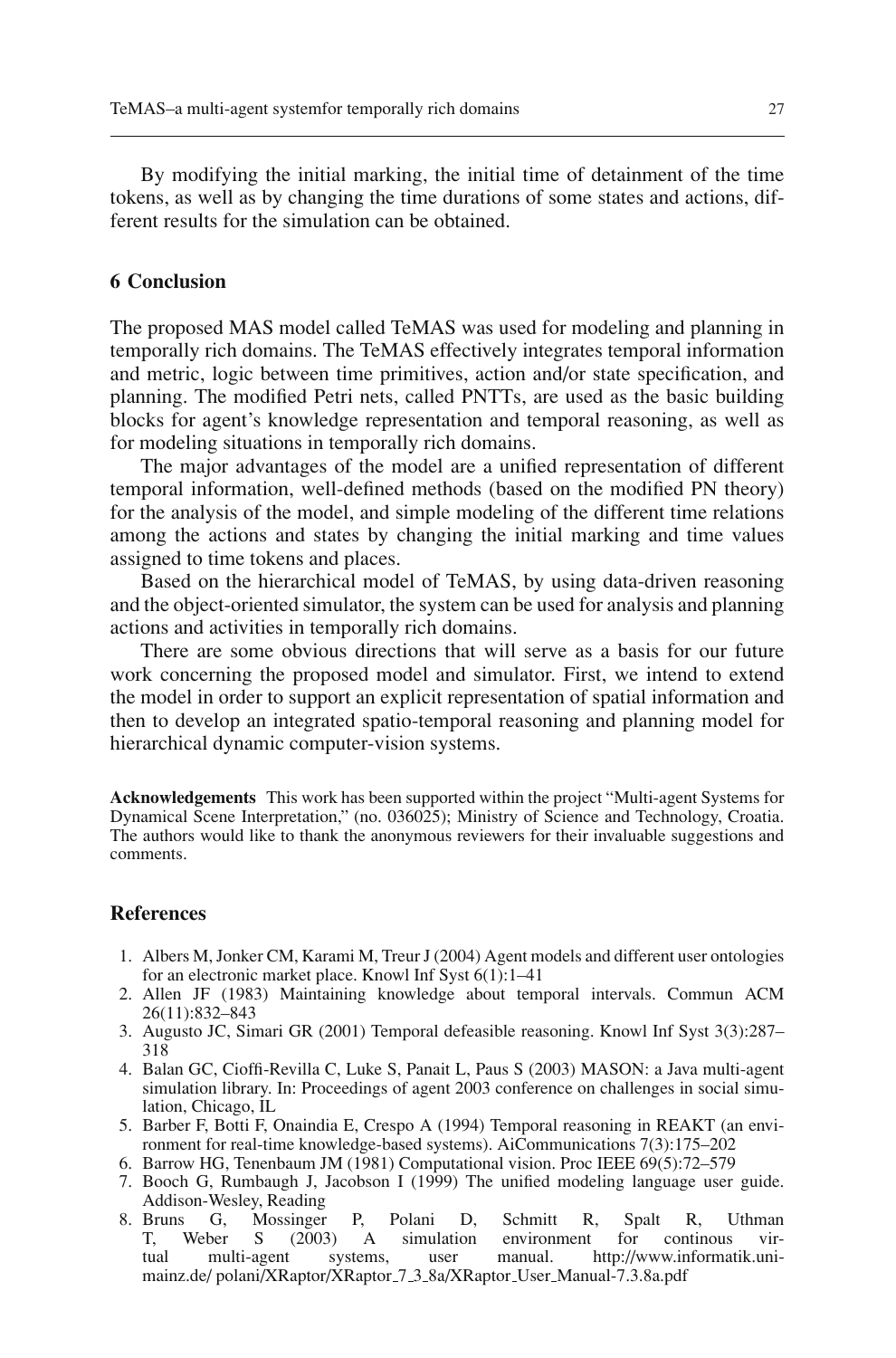- <span id="page-27-10"></span>9. Bulitko V, Wilkins DC (2003) Qualitative simulation of temporal coninterval Petri nets. 124
- <span id="page-27-25"></span>10. Cardoso J (1999) Time fuzzy Petri nets. Fuzziness in Petri nets. Springer-Verlag, Berlin, pp 115–145
- <span id="page-27-18"></span>11. Collier N (2001) RePast: an extensible framework for agent simulation. http://www.econ.iastate.edu/tesfatsi/RepastTutorial.Collier.pdf
- <span id="page-27-8"></span>12. Dean TL, McDermott DV (1987) Temporal data base management. Artif Intell 32:1–55
- <span id="page-27-9"></span>13. Decther R, Meiri I, Pearl J (1991) Temporal constraint network. Artif Intell 49:61–69
- <span id="page-27-24"></span>14. Dubois D, Prade H (1989) Processing fuzzy temporal knowledge. IEEE Trans Syst Man Cybernet 19(4):729–744
- <span id="page-27-5"></span>15. Ferber J (1999) Multi-agent systems: an introduction to distributed artificial intelligence. Addison-Wesley, Reading
- <span id="page-27-4"></span>16. He M, Leung H (2002) Agents in e-commerce: state of the art. Knowl Inf Syst 4(3):257–282
- <span id="page-27-16"></span>17. Helleboogh A, Holvoet T, Weyns D (2004) Time management adaptability in multi-agent systems. In: Proceedings of the fourth symposium on adaptive agents and multi-agent systems at the AISB '04 convention, Leeds, UKpp 20–29
- <span id="page-27-22"></span>18. Jensen K (1987) Coloured Petri nets. In: Lecture notes in computer science, vol 254. Springer-Verlag, Berlin, pp 248–299
- 19. Jensen K (1997) Coloured Petri nets. Springer-Verlag, Berlin
- <span id="page-27-23"></span><span id="page-27-11"></span>20. Jong W-T, Shiau Y-S, Horng Y-J, Chen H-H, Chen S-M (1999) Temporal knowledge representation and reasoning techniques using time Petri nets. IEEE Trans Syst Man Cybernet B 29(4):541–545
- <span id="page-27-3"></span>21. Jou SH, Kao SJ (2002) Agent-based infrastructure and an application to internet information gathering. Knowl Inf Syst 4(4):80–95
- <span id="page-27-7"></span>22. Kahn K, Gorry GA (1977) Mechanizing temporal knowledge. Artif Intell 9:87–108
- <span id="page-27-21"></span>23. Klein J (2002) BREVE: a 3D environment for the simulation of decentralized systems and artificial life. In: Proceedings of artificial life VIII, the 8th international conference on the simulation and synthesis of living systems, Wales, Sydney, Australia. The MIT Press, Cambridge, MA, pp 329–334
- <span id="page-27-19"></span>24. Klugl F, Puppe F (1998) The multi-agent simulation environment SeSAm. Paper presented at workshop simulation in knowledge-based systems, Paderborn, Germany. http://ki.informatik.uni-wuerzburg.de/ kluegl/pubs/1998/kluegl\_puppe\_SiWis98.pdf
- <span id="page-27-20"></span>25. Le Page C, Bousquet F (2000) CORMAS: a multiagent simulation toolkit to model natural and social dynamics at multiple scales. Paper presented at workshop the "ecology of scales", Wageningen. http://cormas.cirad.fr/pdf/cormasw.pdf
- <span id="page-27-14"></span>26. Lison M (2002) Deformation parameters in dynamic event recognition. In: Proceedings of the third international workshop on robot motion and control, RoMoCo '02, Bukowy, Poland. pp 325–330
- <span id="page-27-1"></span>27. Liu J, Tang YY (1999) Adaptive image segmentation with distributed behaviour-based agents. IEEE Trans PAMI 21(6):544–551
- <span id="page-27-15"></span>28. Logan B, Theodoropoulos G (2001) The distributed simulation of multiagent systems. Proc IEEE 89(2):174–185
- <span id="page-27-0"></span>29. Mataric MJ (2000) Getting humanoids to move and imitate. IEEE Intell Syst 15(4):18–24 ´
- <span id="page-27-2"></span>30. Mataric MJ (2001) Learning in behavior-based multi-robot systems: policies, models and ´ other agents. J Cogn Syst Res 2(1):81–93
- <span id="page-27-6"></span>31. McCharty J, Hayes PJ (1969) Some philosophical problems from the standpoint of artificial intelligence. In: Meltzer B, Michie D (eds) Machine intelligence, vol 4. Edinburgh University Press, Edinburgh, pp 463–502
- <span id="page-27-12"></span>32. Meimei G, Xiaoguang H, Zhiming W (2000) Linear logic as a tool for presentation and temporal reasoning of time Petri nets. In: Proceedings of the American control conference, Chicago, pp 3177–3181
- <span id="page-27-13"></span>33. Merlin P (1976) A methodology for the design and implementation of communication protocols. IEEE Trans Commun 24(6):614–621
- <span id="page-27-26"></span>34. Mesarovic MD, Macko D, Takahara Y (1970) Theory of multi-level hierarchical systems. Academic Press, New York
- <span id="page-27-17"></span>35. Minar N, Burkhart R, Langton C, Askenazi M (1996) The swarm simulation system: a toolkit for building multi-agent simulations. Santa Fe Institute Working Paper 96-06-042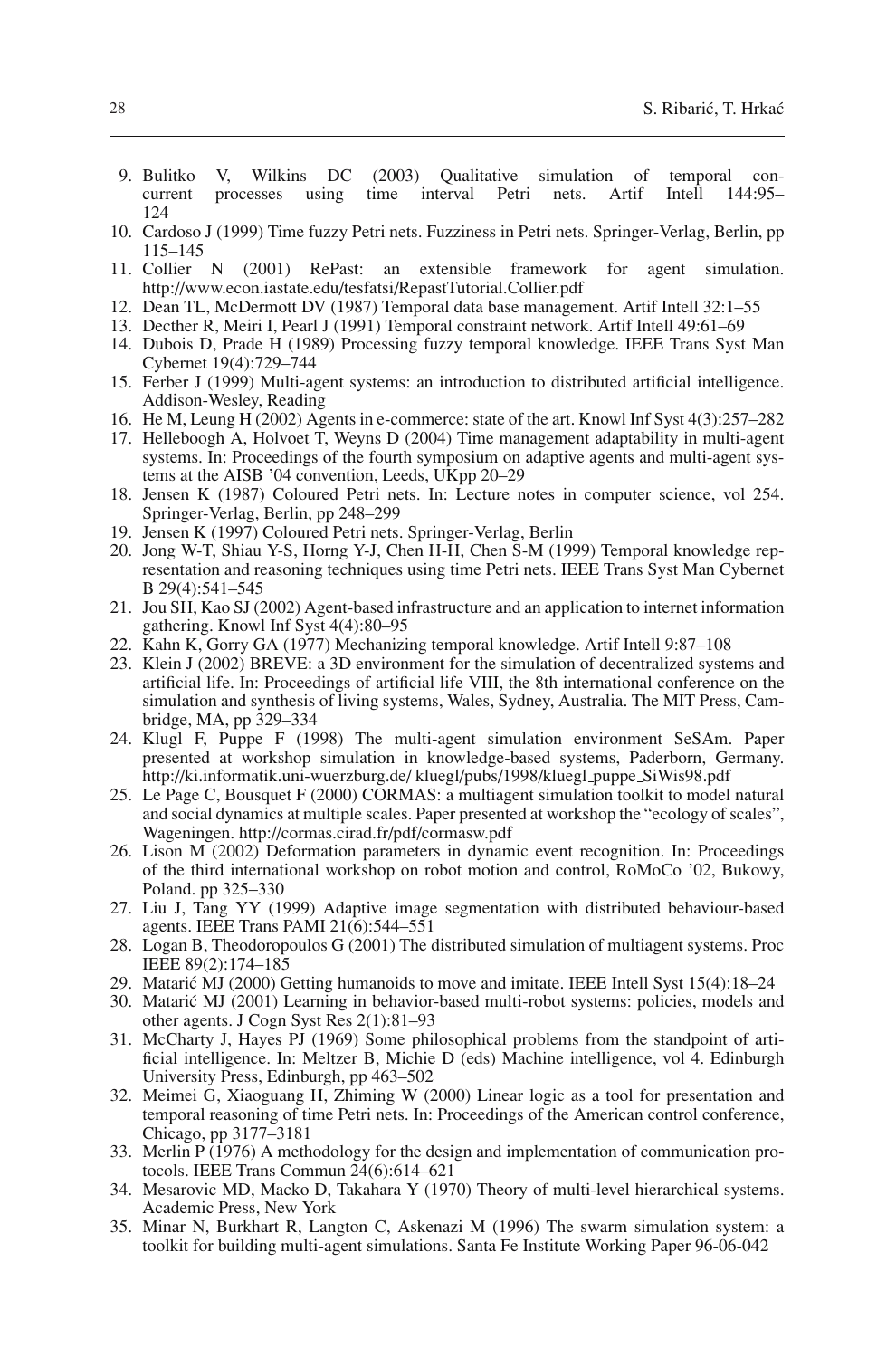- <span id="page-28-9"></span>36. Murata T, Suzuki T, Shatz SM (1999) Fuzzy-timing high-level petri nets (FTHNs) for timecritical systems. In: Cardoso J, Camargo H (eds) Fuzziness in Petri nets. Springer-Verlag, Heidelberg, pp 88–114
- <span id="page-28-21"></span>37. Palmer SE (1999) Vision science. The MIT Press, Cambridge, MA
- <span id="page-28-7"></span>38. Pelavin R, Allen JF (1986) A formal logic of plans in temporally rich domains. Proc IEEE 74(10):1364–1382
- <span id="page-28-18"></span>39. Peterson JL (1981) Petri net theory and modeling of systems. Prentice-Hall, Englewood Cliffs
- 40. Reisig W (1992) A primer in petri net design. Springer-Verlag, Berlin
- <span id="page-28-19"></span><span id="page-28-0"></span>41. Remagnino P, Tan T, Baker K (1998) Multi-agent vision surveillance of dynamic scenes. Image Vis Comput 16(8):529–532
- <span id="page-28-14"></span>42. Resnick M (1997) Turtles, termites and traffic jams: explorations in massively parallel microworlds. The MIT Press, Cambridge, MA
- <span id="page-28-17"></span>43. Ribaric S (2005) Temporal knowledge representation and reasoning model for temporally ´ rich domains. In: Lecture notes in computer science: knowledge-based intelligent information and engineering systems, vol 3682. Springer-Verlag, Berlin Heidelberg New York, pp 430–436
- <span id="page-28-20"></span>44. Ribaric S, Dalbelo-Bašic B, Tomac D (2000) Object-oriented implementation of a model for fuzzy temporal reasoning. Proc Inf Process Manage Uncertain Knowl Based Syst 2:1247– 1253
- <span id="page-28-23"></span>45. Ribarić S, Hrkać  $T(2003)$  Object-oriented simulator of multi-agent system for temporally rich domains. In: Proceedings of the 25th international conference on information technology interfaces, ITI 2003, Cavtat, Croatia, pp 397–402
- <span id="page-28-2"></span>46. Rus D (1998) Self-reconfiguring robots. IEEE Intell Syst 13(4):2–4
- <span id="page-28-4"></span>47. Russell SJ, Norvig P (1995) Artificial intelligence, a modern approach. Prentice-Hall, Upper Saddle River
- <span id="page-28-3"></span>48. Subrahmanian VS, Bonatti P, Dix J, Eiter T, Kraus S, Ozcan F, Ross R (2000) Heterogeneous agent systems. MIT Press, Cambridge, MA
- <span id="page-28-8"></span>49. Suzuki I, Lu H (1989) Temporal petri nets and their application to modeling and analysis of a handshake daisy chain arbiter. IEEE Trans Comput 38(5):696–704
- <span id="page-28-1"></span>50. Stavroulakis S, Callaghan V, Spacek L (2000) A multi-agent approach to machine vision. Paper presented at EXPO 2000: shaping the future, Hanover, Germany. http://www.shapingthe-future.de/pdf\_www/051\_paper.pdf
- <span id="page-28-12"></span>51. Symeonidis AL, Valtos E, Seroglou S, Mitkas PA (2005) Biotope: an integrated framework for simulating distributed multiagent computational systems. IEEE Trans Syst Man Cybern A Syst Hum 35(3):420–432
- <span id="page-28-13"></span>52. Vincent R, Horling B, Lesser V (2001) An agent infrastructure to build and evaluate multiagent systems: the Java agent framework and multi-agent system simulator. In: Lecture notes in artificial intelligence: infrastructure for agents, multi-agent systems and scalable multi-agent systems, vol 1887. Springer-Verlag, Berlin Heidelberg New York, pp 102–127
- <span id="page-28-22"></span>53. Wang Y, Yuan B (2002) Fast method for face location and tracking by distributed behaviour based agents. IEEE Proc Vis Image Signal Process 149(3):173–178
- <span id="page-28-5"></span>54. Weiss G (1999) Multi-agent systems: a modern approach to distributed artificial intelligence. MIT Press, Cambridge
- <span id="page-28-15"></span>55. Weyns D, Holvoet T (2002) A Colored petri net for a multi-agent application. In: Proceedings of modeling objects, components and agents, Arhaus, Denmark, pp 121–140
- <span id="page-28-16"></span>56. Weyns D, Holvoet T (2004) A colored petri net for regional synchronization in situated multi-agent systems. In: Proceedings of the first international workshop on petri nets and coordination (PNC 04), Bologna, Italy, pp 65–85
- <span id="page-28-6"></span>57. Wooldridge M (2002) An introduction to multiagent systems. Wiley, Chichester
- <span id="page-28-11"></span>58. Yong T, Na T, XiaoPing Y, ZhiSheng F, Wei X (2003) An unified model of temporal knowledge and temporal data. In: Proceedings of the 8th international conference on computersupported cooperative work in design, Xiamen, China, pp 711–713
- <span id="page-28-10"></span>59. Zaidi AK, Rizvi KH, Hussain SS (2003) On spatial modeling of discrete event systems using point-interval logic. In: Proceedings of the second international conference on machine learning and cybernetics, Xian, pp 1699–1704